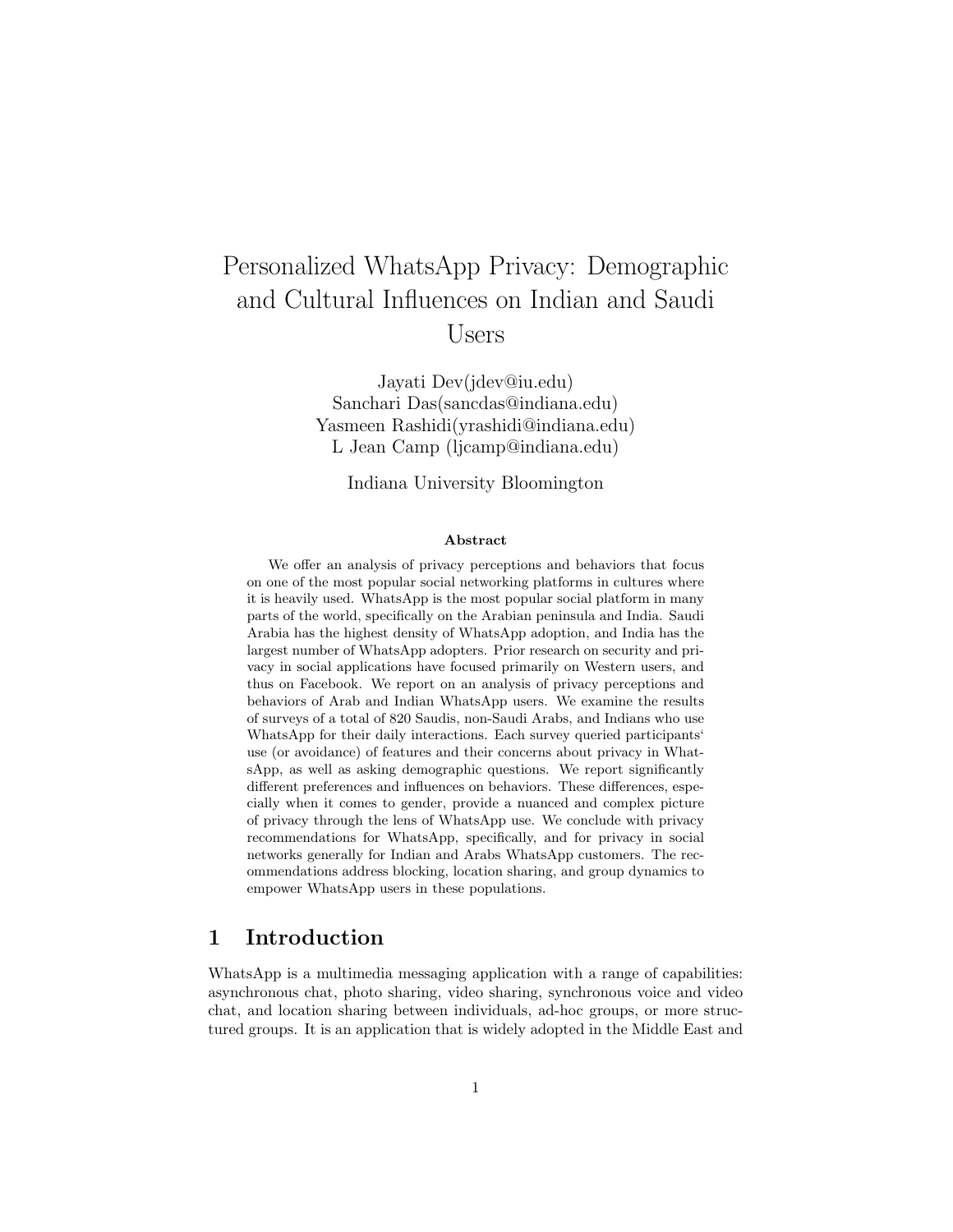South-East Asia [30, 37]. While there have been independent qualitative studies on WhatsApp for Saudi Arabian users [30] and Indian users [12] separately, there has been no work that has compared the privacy choices of these two geographically and culturally distinct populations. Having an identical service with the same settings in two very different populations offers an opportunity for a comparison of privacy preferences and behaviors. One of the underlying observations of our results, one reified by the researchers from the region of study, is that WhatsApp functions as the dominant social network for many of our participants.

Prior research on social networking applications have found that privacy preferences of users vary significantly across cultures [40]. However, the design of features and options in such applications are often uninformed by the diverse and complex privacy behavior of non-western populations. Furthermore, the majority of social media privacy studies focus on western populations. Perhaps because there is little use of WhatsApp in the West, research on this specific platform is also sparse. In fact, WhatsApp is a so widely used in India and Saudi Arabia that it is a topic of popular political debate, having been an condemned for being a tool for political propaganda [17] and for instigating mob violence based on forwarded misinformation [16].

In this work we explore how demographics affects privacy perceptions between two cultures. We also examine how demographics correlate with expressed privacy and security concerns as well as with privacy and security behaviors. We implemented highly similar studies that first queried participants about information sharing, feature use, and settings. We then queried the participants about their concerns about security and privacy in WhatsApp, as well as their demographics. Specifically, we extended a previous analysis of Arab WhatsApp use by reproducing the study with Indian participants.

We found significant differences not only in feature use, privacy preferences, information sharing, and settings but also in the relationship between these observations and the demographics and privacy preferences of the populations. Similarities also emerged, for example, age was a stronger predictor of profile information sharing practices than cultural identity. Gender was a greater determinant of use of the blocking feature and profile information sharing than cultural identity. However, there was some subtlety in the comparisons in that the regression coefficients and levels of significance of age and gender varied within the populations.

We recommend specific features to address the privacy preferences of young and old, women as well as men, and Arabs as well as Indians. We also show that there is a need for further research on more tightly defined groups of participants by illustrating in analysis of the Arab populations that Saudi Arabs differ substantially from non-Saudi Arabs. We cannot conclude if this is a function of the ubiquity of WhatsApp in Saudi Arabia, cultural factors such as male guardianship, or differences in perceptions of social desirability. Without such research it remains possible that large numbers of people on the WhatsApp platform have technically straight-forward privacy requirements that are not implemented.

Our research questions address privacy concerns, perceptions, and What-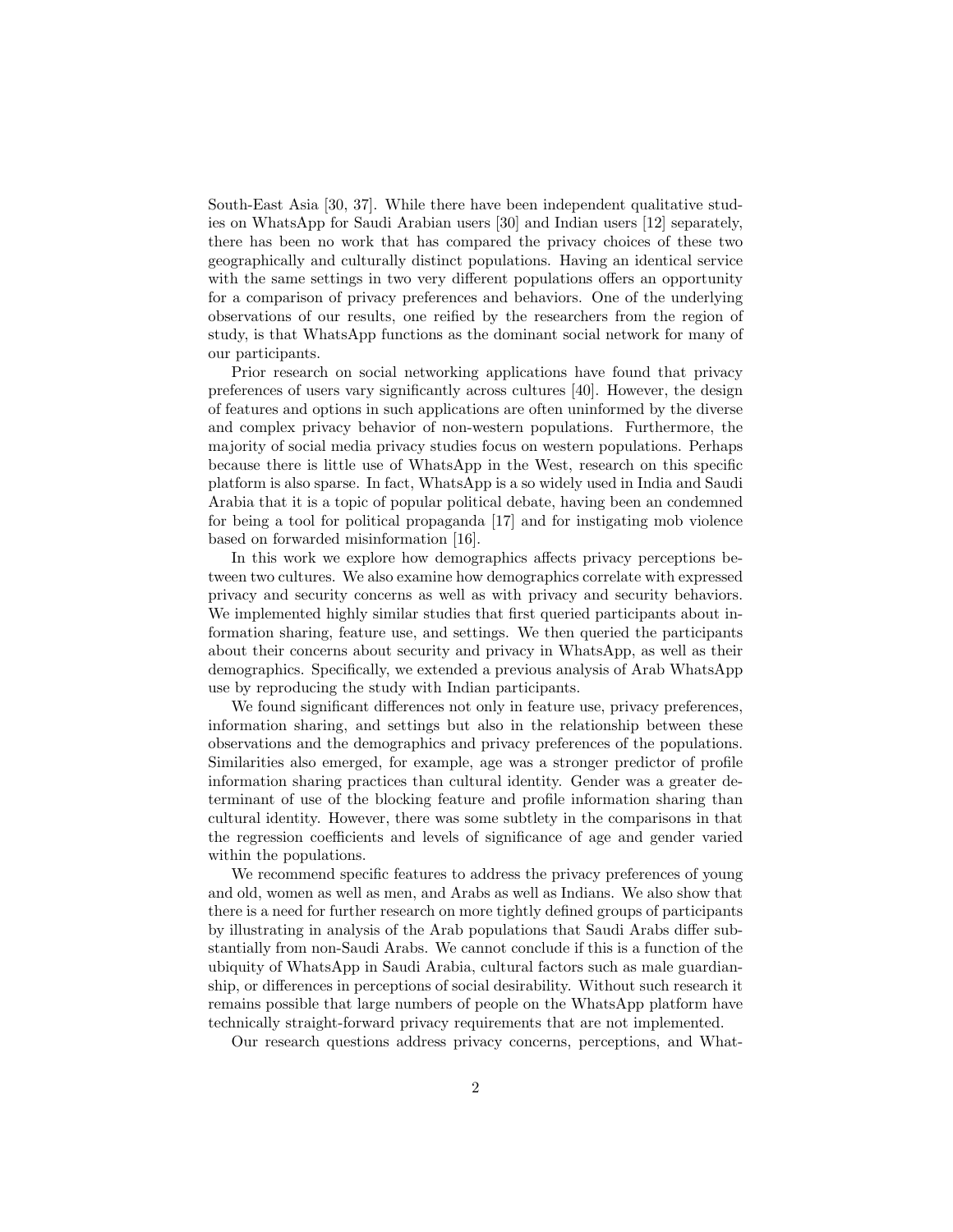sApp information management practices. A cross-cultural analysis is especially important in messaging platforms as they become more pronounced in societies across the world. Our goal is to address the following three questions.

### RQ1: To what extent do personal experiences on or perceptions of WhatsApp impinge feature usage?

We found that personal experiences like being contacted by strangers, as well as general perceptions about privacy impinge WhatsApp feature usage. We identified commonalities in privacy behaviors across both cultural groups. For instance, people who report sharing sensitive information also report using the blocking feature. Furthermore, those who would rather not be added to groups disable auto-download from these groups. We also explore some of the reasons that motivate such responses from both groups.

### RQ2: To what extent does privacy behavior on WhatsApp vary between Arab and Indian participants?

To answer the above question, we analyze survey responses of 820 participants of self-identified Arabs and Indians. While these participants might or might not be currently residing in the respective countries, they identify themselves to have either Arab or Indian citizenship as appropriate. We qualitatively analyze the responses from these populations separately as well as comparatively. Our conclusions are focused on WhatsApp because of its ubiquity as the most popular messaging platform in Saudi Arabia and India; just as studies in western populations focus on Facebook Messenger [13]. Comparisons about the use of WhatsApp features and sharing settings offers insight into if and how individuals are influenced by their cultural, and demographic differences. The comparison between the two populations using a similar experimental approach may provide general insights on privacy decision-making, which can further inform design considerations on these platforms.

### RQ3: How do demographics effect WhatsApp feature usage?

The WhatsApp questions included variables to address this question. Specifically the demographic questions were age, gender, educational background, and place of origin. The questions for both populations were further comprised of usage specific questions, WhatsApp privacy feature settings, and privacy behavior related questions. The privacy behavior questions were specific to WhatsApp (e.g., Are you concerned about strangers contacting you with WhatsApp?). The six features that we addressed across both populations were Auto-Download, Blocking, Last Seen, Profile Photo, Location, and Status. We noted some striking but subtle differences in the role of gender and age in blocking behavior, use of the Last Seen feature, and Profile Photo settings.

Our results reify previous findings that non-WEIRD (Western, Educated, Industrialized, Rich, and Democratic) populations differ from western popula-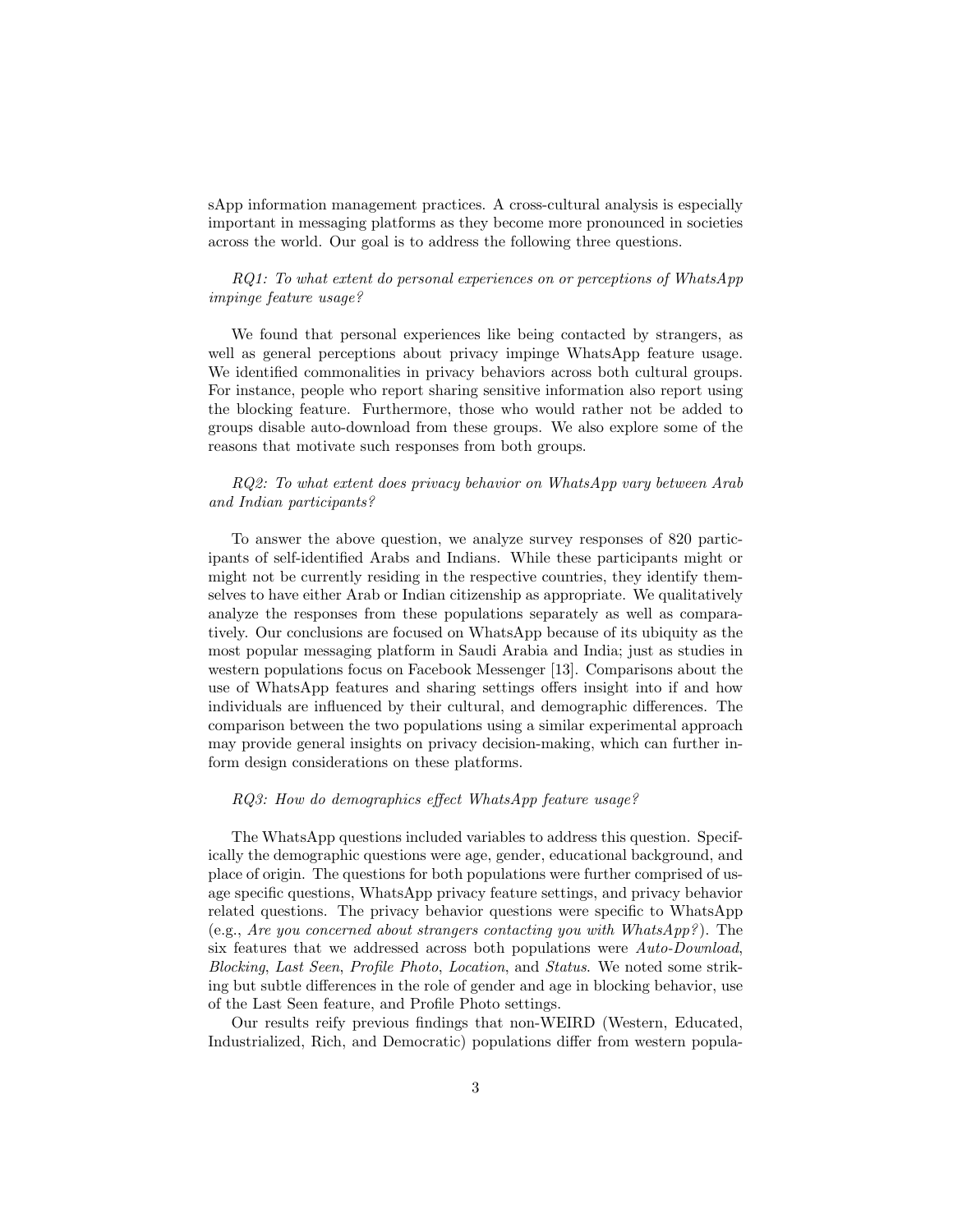tions [40]. While we explore some of the qualitative responses to better understand some of our quantitative findings, additional controlled laboratory investigations or qualitative research could illuminate the source of the differences more broadly. Our findings imply that we may not be able apply non-WEIRD results from different social media platforms to other WEIRD populations, as previously noted in [28]. However, this finding is impinged by the fact that the dominant social network platform is different in these populations, and thus the specific features vary. Thus location privacy on WhatsApp may not map directly to location privacy on Facebook, for instance.

It was not the case that geographical adjacency nor ethnic and religious similarities translated uniformly to privacy perceptions and behaviors. Specifically, there were results where non-Saudi Arabs were closer to Indian participants than the Saudi participants. From the observed nuances in privacy behavior, we can argue not only that research should embrace the diverse behavior in non-WEIRD populations for WhatsApp as experienced as a social media platform, but also that all non-WEIRD populations are not all the same. In fact, there can be nuanced behavior within subsets of these populations. We first found the demographics had different relationships to WhatsApp privacy behavior in the two populations: Arabs and Indians. Further analysis found that Saudi and non-Saudi Arabs had differences in privacy behavior as well, illustrating that there is a need for broader investigation and more targeted analysis of privacy preferences of global user populations. For example, our conclusions about the Indian participants may predict the behaviors and preferences of Bangladeshi or Burmese participants; but our findings argue against asserting this.

We believe that the findings from this study can benefit the way mobile messaging applications are designed in part by illuminating their role as social networking platforms. While we take a quantitative approach, we include qualitative validation of our recommendations. This is a first step crossing boundaries into understanding social media applications which have a more significant presence in non-WEIRD populations.

In the following section, we present an overview of other cross-cultural privacy studies. Section 3 details our recruitment, data compilation, and analysis procedures. Section 4 presents the results of the analyses of individual populations, and comparisons between them. We then discuss the implications of the results in Section 5, making recommendations for changes in WhatsApp and supporting these with both our numerical findings and comments from our participants.

# 2 Related Work

In December 2017, WhatsApp had 1.5 billion active users in contrast to Facebook's 600 million [37]. Other than the studies on Indian and Arab users (which are the subject of further analysis here) WhatsApp has been considered by western researchers in the security and privacy community as an instant messaging platform closer to Signal than an active social network closer to QZone [6]. De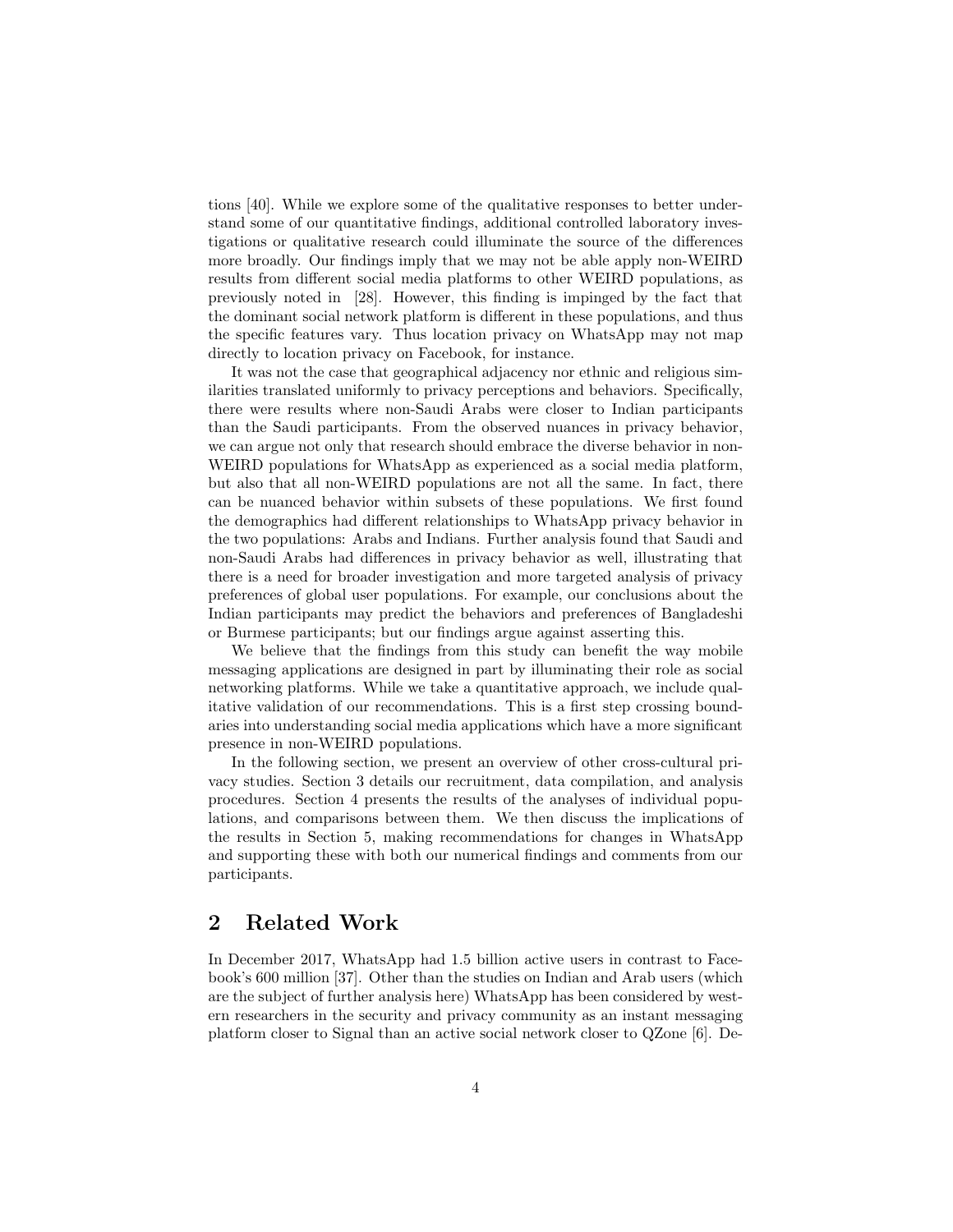spite the ubiquity of WhatsApp in daily life in many non-WEIRD countries it is often not considered in social networking research.

A core motivation of our work is that privacy studies have primarily focused on WEIRD societies and social networking studies have focused on Facebook. Despite the role of WhatsApp in Arab and Indian daily life, these populations have largely remained understudied in academic literature. Here we address the privacy choices of these participants in a technology of daily use, and report how these interact with demographics.

In privacy as well as in other behavioral research, WEIRD populations are not necessarily representative of other populations [15]. It is reasonable to evaluate if privacy research on WEIRD populations predicts findings from South-East Asian and Middle-Eastern populations. Even within the WEIRD domain privacy perceptions and behaviors vary, where the dependant variables can vary based on the demographics, culture, occupation, interaction media, and other factors [10]. Cvrcek et al.'s study of privacy valuation across Europe found significant differences between Greek, Belgian, Czech, German, and Slovak populations in terms of location privacy indicating the importance of studying culturally varied populations [9]. Further afield, privacy risk perception of German participants were found to be higher than American participants, and both were higher than their Chinese counterparts [33]. The difference in the WEIRD populations were partly credited to the presence of data protection in Europe, but culture also played a role [32, 4, 8]. Similarly, privacy preferences were found to be distinct among American, Chinese, and Indian populations [40], with American users of Facebook expressing greater privacy concerns than their Indian or Chinese counterparts. This may reflect the fact that Facebook is dominant in the US, while not among the top social networks in China. In this paper, due to the sparse use of WhatsApp in WEIRD countries, we only compare Indians and Arabs' privacy perceptions.

A previous research on Indian populations' offline privacy attitudes and behavior surveyed 407 participants. The design was grounded in surveys that included only American participants [20]. We use a similar methodology where the same survey instrument was used in two populations.

Studies of offline risks have consistently found strong evidence that the tolerance for risk [33] and the cultural framing of risk vary significantly across nations [2]. These lower levels of concern about information disclosure reported by Indian participants may reasonably be expected to be reflected online. For example, a study of 201 Facebook users in the United Kingdom found that participants' perceived risk of sharing information on Facebook was a significant predictor of privacy concerns and precautionary behaviors [36]. Bellman et al. examined privacy concerns of internet users across different cultural and political settings as well as level of user expertise [3]. Indian participants were found to have higher levels of trust in information disclosure in the public and private sectors. Again there was evidence that privacy concerns vary significantly across cultures, and is an important factor organizations must consider before framing policies.

The differences between countries and lower privacy concerns in India were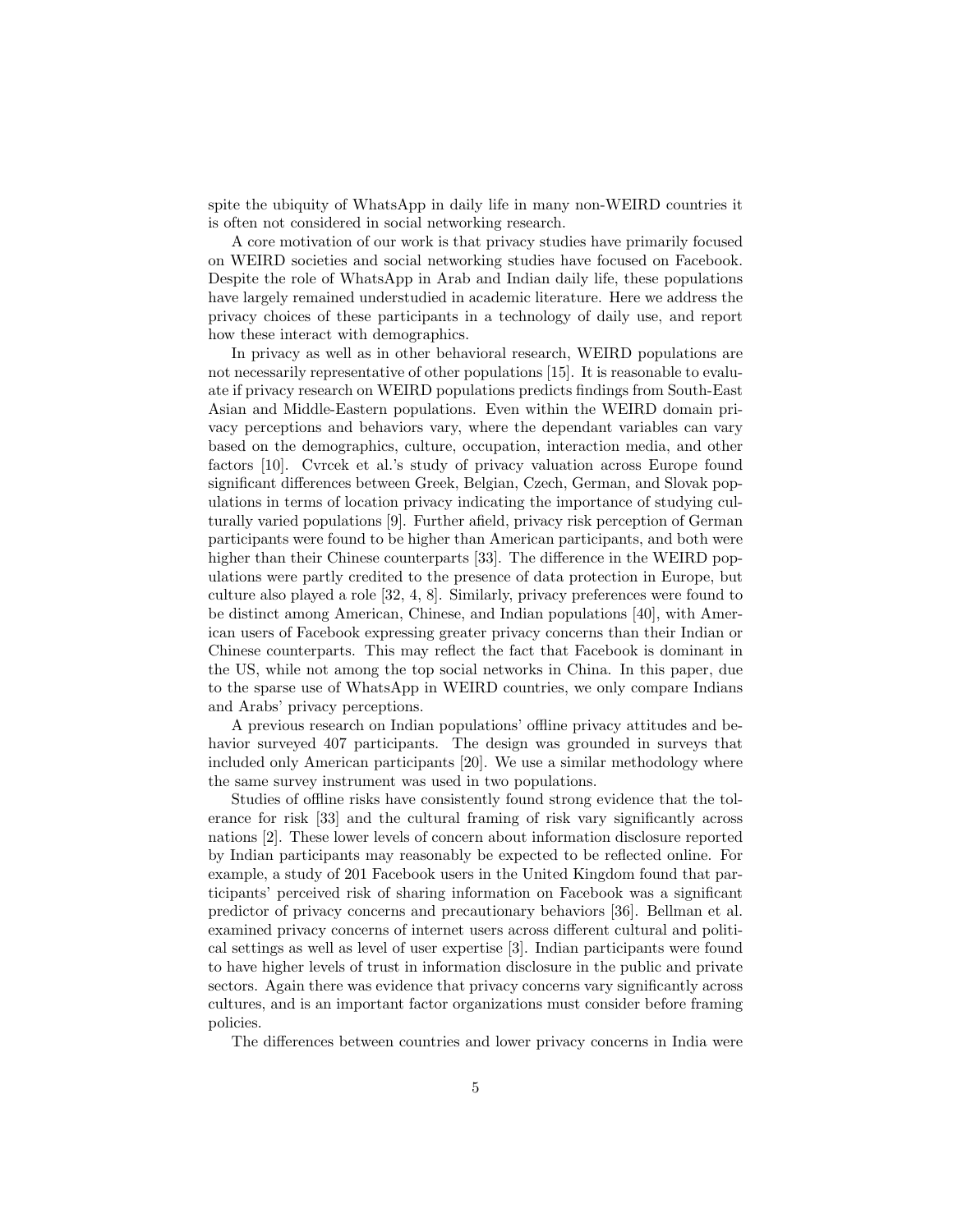both reified by cross cultural research on privacy by Wang in 2011. A study of 92 participants in three countries found that generally American respondents were the most privacy concerned, followed by the Chinese and with Indians showing the least concern [40]. However, research in risk perceptions on various other social media platforms (including Friendster, MySpace, and Facebook) has reported weak correlations between user's privacy choices and their online behavior [1]. Most of the users were unable to or uninterested in addressing privacy settings to control information sharing. The source of this 'privacy paradox' was investigated in a study of 232 Facebook users, where the perceived risk of sharing information was found to be the most important determinant of privacy behaviors. The usability of privacy controls was also statistically significant, but with a lower impact. Privacy preferences, measured using a standard Likert scale, were found to be significant but to have the least impact on behavior [14].

In contrast, King, Lampinen and Smolen report privacy attitudes to be a consequence of previous events rather than overall risk perception [18]. Supporting this result, Lewis, Kaufman and Christakis argue that privacy behaviors are a result of 'social influence' and 'personal incentive' [21] such as peer attitudes and cultural biases. If privacy attitudes are primarily a function of cultural attitudes, then examination of privacy is different cultures is needed to provide the support for different populations. Patil and Kobsa have similarly argued against risk perception being a primary determinant of privacy. Specifically their work has found that people are more privacy sensitive towards accessibility of information to strangers, content of the messages in communication, and reliability of the service. [27] In cases where privacy protecting behaviors are present, they suggest that this is a result of impression management, specifically in messaging apps. [19]

Privacy concerns were found to vary based on data type as well as data content. For example, perceptions and valuation of location sharing as a privacy risk vary across contexts and between individuals, and nations [7]. Saudi Arabia has the highest WhatsApp market penetration, with 78% of the population using WhatsApp [38]. Concurrently, it is not very surprising that WhatsApp in Saudi Arabia is subjected to targeted governmental regulations, including a previous ban on voice calls over the platform (This ban was lifted in 2017 [31]). WhatsApp is also treated as a credible source of information for law enforcement [23]. It is integrated into daily life, in educational institutions, and places of employment.

WhatsApp is also the dominant messaging application in India with over 200 million users [37]. Dramatically illustrating the reach of and trust in WhatsApp, a series of false reports about the kidnapping of children swept across India on WhatsApp in 2018. Information widely shared on the platform played a significant role in lynching and other mob violence in communities where the stories were widely believed [5]. Photos of Syrian children were distributed with claims that these were kidnapped and abused Indian children. Reacting to the brutality of the photos distributed over WhatsApp, five people were incorrectly identified as kidnappers and killed by the residents of isolated towns [42]. In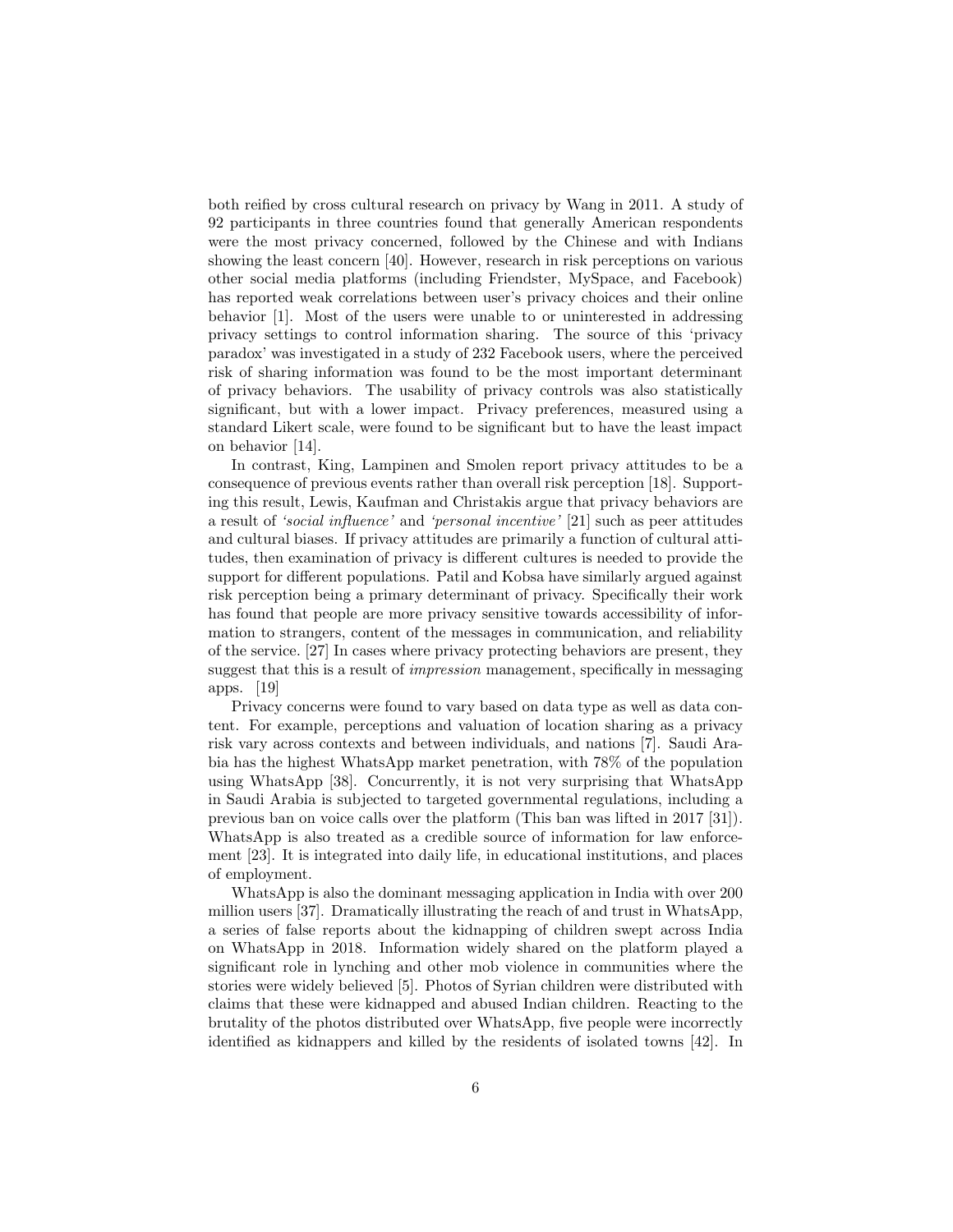response, WhatsApp has implemented tagging to indicate when messages are forwarded, as opposed to having them appear to originate with the sender. WhatsApp has also limited the ability to forward a specific message to five people to prevent mass forwarding [44]. The goal was to enable recipients to distinguish first hand accounts from hearsay, and to explicitly curb spread of misinformation [45]. Though the latter event happened after the breadth of our study, it highlights how WhatsApp is an important focal point in behavior over social media, especially for these understudied populations.

However, to the best of our knowledge, there is limited literature that explores cross-cultural differences in how users in vulnerable populations interact with mobile messaging platforms. Previous research work indicates that the specific data shared by WhatsApp have privacy concerns in India [11] are different than concerns found in Saudi Arabian populations [30]. In the sections that follow, we delve more deeply into how culture affects the interactions among privacy perceptions, feature selection, and demographics.

# 3 Method

The study was conducted through a survey instrument targeted at WhatsApp users, above the age of 18, who identified themselves as either Arabs or Indians based on nationality. The instrument was initially developed as a bilingual self-reported survey for Saudis in Arabic and English. We adopted the English version for the Indian population, but did not translate into any of the major languages or dialects in India due to the fact that there are too many languages that could effect interpretation of the translated text. The research followed strict ethical guidelines and was approved by the Institutional Review Board (IRB). While the survey contains both quantitative and qualitative responses, we analyzed only the quantitative results in order to gain a broader view of how privacy preferences were affecting feature selection. We also occasionally report on some of the comments expressed by participants. In this section, we describe our survey instrument and in Section 5, we talk more about the potential limitations of our method.

### 3.1 Recruitment and Data Cleaning

Recall that we targeted nations with the most intensive use of WhatsApp (India) and the nation where WhatsApp has its largest user base (Saudi Arabia). WhatsApp is the most widely used instant messaging platform in both countries [37, 35]. The 186 non-Saudi Arabs were separated in the analysis to examine if we can observe if differences exist between Saudis and the greater Arab population. The Arab League defines its membership as 21 Arab countries of Algeria, Bahrain, Comoros, Djibouti, Egypt, Iraq, Jordan, Kuwait, Lebanon, Libya, Mauritania, Morocco, Oman, Qatar, Saudi Arabia, Somalia, Sudan, Syria, Tunisia, United Arab Emirates, and Yemen in addition to the Palestinian Territories. Of these countries, WhatsApp is banned in Syria and the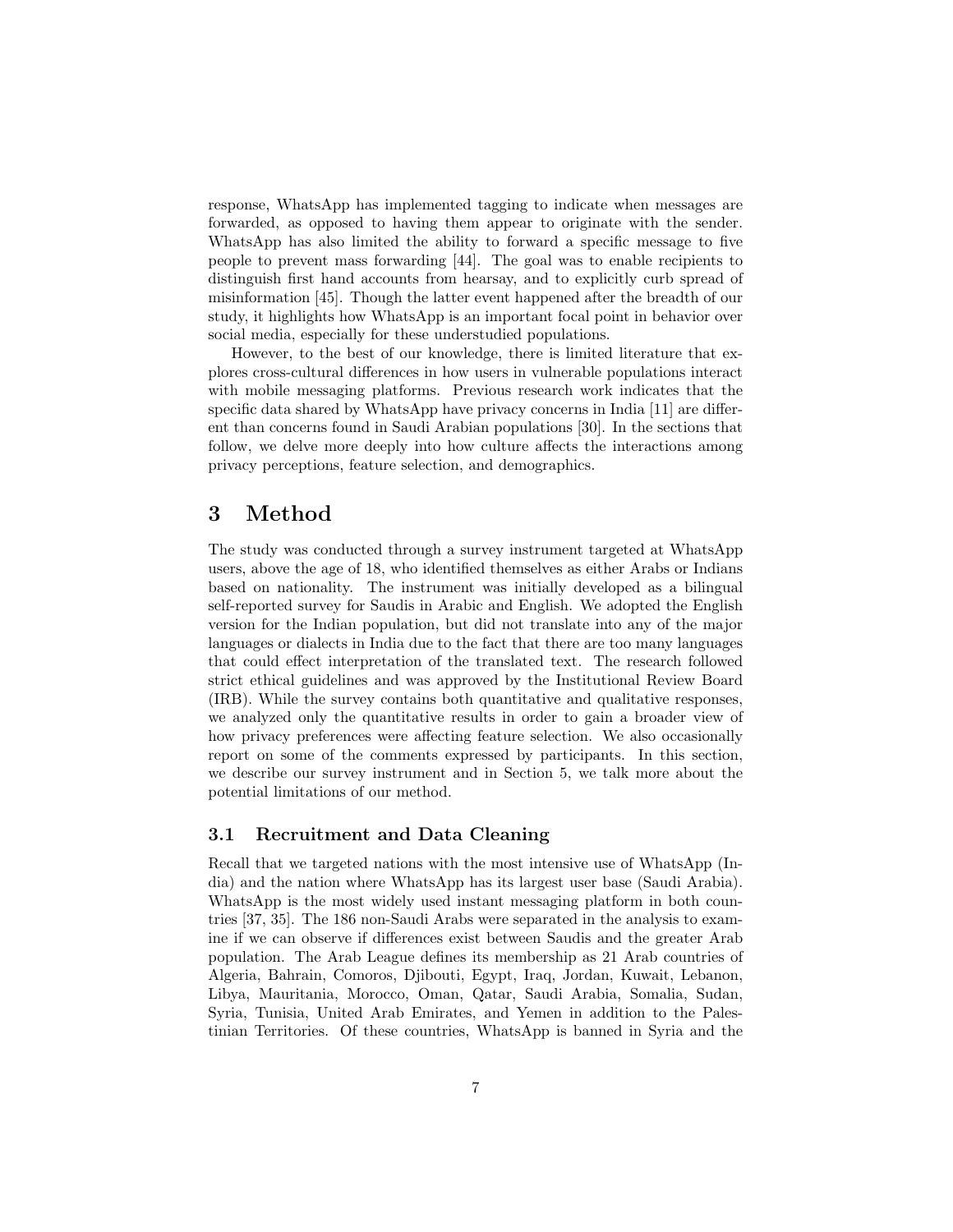United Arab Emirates (which perhaps not coincidentally reported over ninety percent and eighty percent of the population as WhatsApp users, respectively, as recently as  $2014<sup>1</sup>$ ). As noted Saudi Arabia has the highest WhatsApp adoption of these countries.

In our study we separated Saudis based on previous analysis, and in doing so, continued to find significant differences between the Saudi and non-Saudi Arab populations. Our particular focus on Saudi users is based on the market penetration and widespread use of WhatsApp in the population.

Furthermore, both the Arab and Indian populations have been subject to fewer privacy studies than Americans and Europeans, and no comparative studies between the populations. While findings are often generalized for Western populations, we hypothesize that specific themes might come into focus when we study non-WEIRD populations<sup>2</sup>.

This study was done in two phases over three years. The first phase was in Fall 2014 targeted at the Arab population. The participants were Arabs (548 being specifically from Saudi Arabia and 186 from other countries in the Arabian peninsula, after removing missing responses). We repeated the recruiting process for Indians in Fall 2017, resulting in 229 respondents who self-reported as Indians by nationality. Participants were recruited via email advertisements, forum postings, and snowball sampling through Facebook and WhatsApp. Both datasets have been combined for consistency across variables that can be compared for analysis. Questions that were present in one dataset but absent in the other were removed. We also removed responses which had missing values for any of the questions that remained in our dataset.

This reduced our dataset to 820 responses. The resulting data consisted of the responses from 146 non-Saudi Arabs, 222 Indians, and 452 Saudi Arabians. The demographic distribution of users is shown in Table 1. We assigned a variable to every question in our complete dataset, resulting in 24 variables, across 4 categories: general WhatsApp usage, feature settings, privacy preferences, and demographics.

1. Usage Variables: These variables measure the usage habits of users on WhatsApp. This includes information on the platform, version of the application, and length of usage. It also includes the type of data shared over WhatsApp and whom it is shared with. This serves to not only

<sup>1</sup>https://www.statista.com/statistics/509031/arab-countries-whatsapp-penetration/

<sup>2</sup>Consider North Dakota is closer to North Carolina than Riyadh to Baghdad (1640 miles versus 840). There may be more direct trade, and there is a common border between the two nations. One could argue that Iraqis and Saudis should have similar privacy preferences; that geographical adjacency, ethnic similarities, and a shared religious heritage would result in similar privacy preferences and behaviors.North Dakota is 89% white Christian and North Carolina is 70% white Christian compared with 75% Arab Islamic for Iraq and 85% Arab Islamic for Saudi Arabia. Thus in terms of sheer homogeneity, the comparisons are not prima facie illegitimate. Alternatively the sectarian religious differences and the radical Saudi male guardianship model of governance suggests these might be quite different, just strong differences between the Dakota's pure republican red and North Carolina's competitive purple may indicate differences. Research is the only way to know which of these is correct.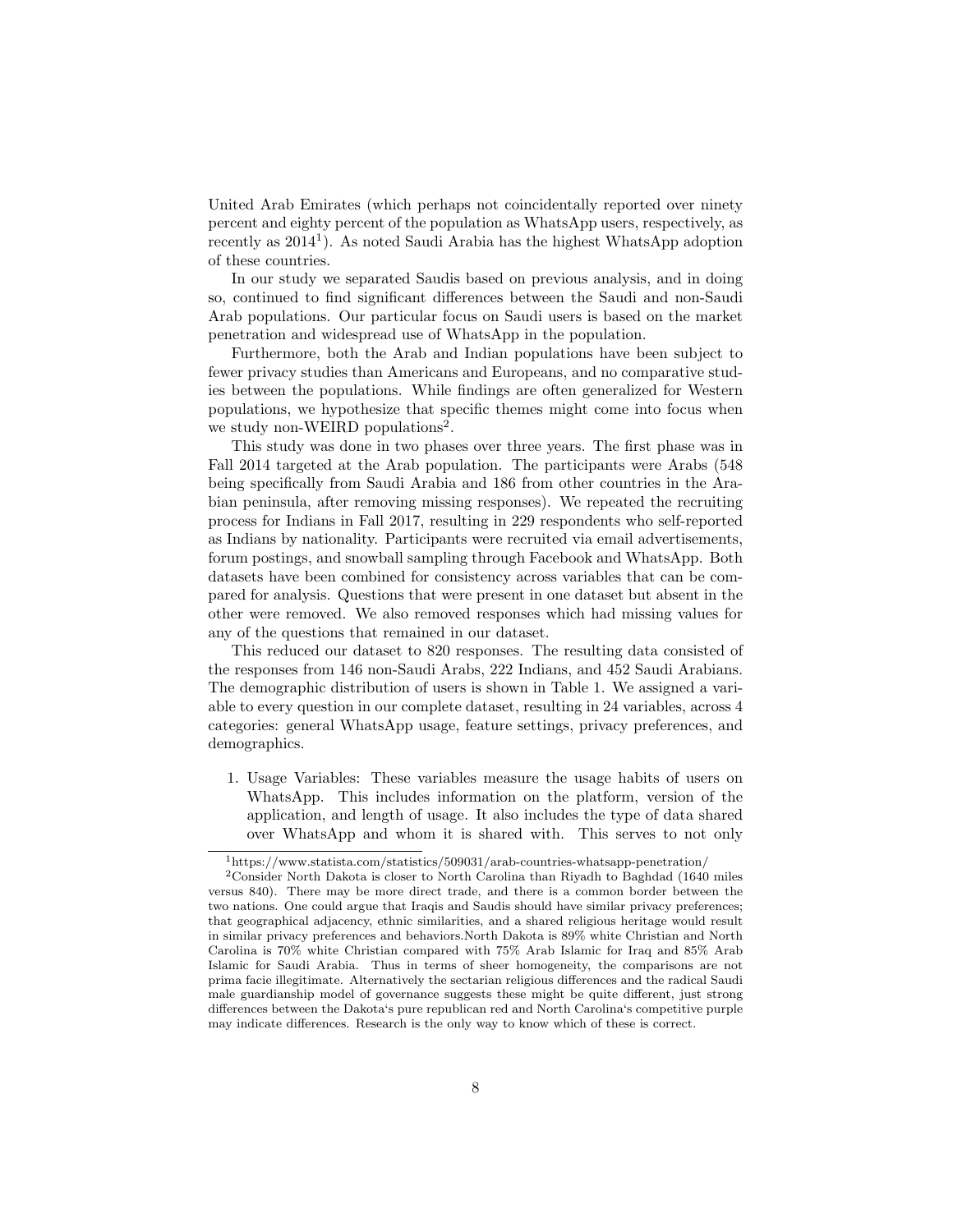| Demographic Details |                         | Saudis        | non-Saudi Arabs | Indians        |
|---------------------|-------------------------|---------------|-----------------|----------------|
| Gender              | Male                    | 159           | 34              | $140*$         |
|                     | Female                  | 293           | 112             | $75*$          |
| Age (years)         | 18-24                   | 99            | 74              | 80             |
|                     | 25-30                   | 225           | 33              | 123            |
|                     | 31-40                   | 103           | 27              | 17             |
|                     | $41 - 50$               | 21            | 8               | $\mathfrak{D}$ |
|                     | over 50                 | 4             | 4               | 0              |
| Education           | High School or Less     | 30            | 36              | 4              |
|                     | Some College            | 38            | 58              | $\overline{2}$ |
|                     | <b>Bachelors</b>        | 58            | 229             | 90             |
|                     | Masters or Professional | 18            | 99              | 114            |
|                     | Doctoral                | $\mathcal{D}$ | 30              | 9              |
|                     |                         | 452           | 146             | 222            |

Table 1: The demographic distribution of the populations broken down into three populations.

\*Responses from seven users who did not wish to specify their gender were excluded

understand the usage pattern but also gauge the technical familiarity of users.

- 2. Feature Setting Variables: Feature settings refer to the various options for the features available on WhatsApp. This refers to the use or non-use of a particular feature or visibility control settings when a feature is used. For example, settings indicate visibility to either Everyone, My Contacts, or Nobody.
- 3. Privacy Preference Variables: Users were queried about their privacy concerns specifically on WhatsApp. This removed concerns about generic assumptions about the nature of privacy. Participants were queried about their concerns and attitudes towards being contacted by strangers, receiving targeted advertisements, getting permission before being added to group conversations, interacting with professional contacts over WhatsApp, and sharing personal content which they believe contained sensitive information.
- 4. Demographic Variables: The demographic variables we considered obviously included region of origin. In addition participants were asked their age, gender, and level of education.

The list of variables and their description can be found in Appendix A.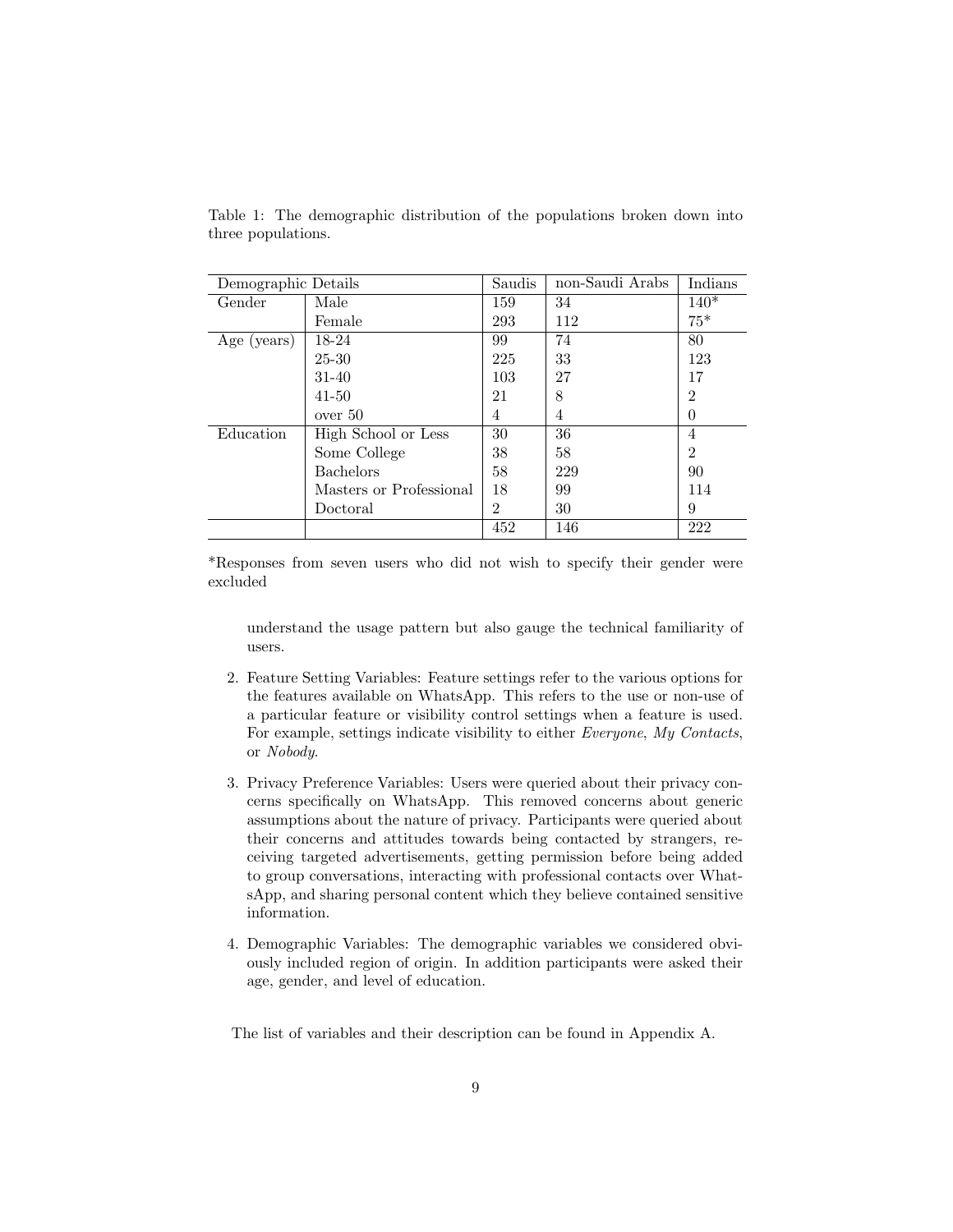As can be seen in Table 1, the demographic distribution is not representative of the individual populations under study. To address this imbalance in the participant pool we assigned post-stratification weights to our data based on gender distribution that is representative of the actual individual population. This would allow us to compare across populations to a certain extent, but must be considered with caution. We did not adjust weights for age and education because (i) age-distribution was fairly representative, and (ii) the age brackets used in our study is different from the age brackets that can be obtained from available population survey data. In order to adjust for gender ratio across populations, we have used population Census data made available through IPUMS International <sup>3</sup>. Table 2 shows the weights assigned after adjustment of the gender ratio. R1 is the gender ratio obtained from the IPUMS data, R2 is the ratio obtained from our dataset. The weight is calculated by dividing R1 by R2, and all the individual values among variables are adjusted according to the weight.

| Population        |        | Census Ratio | Survey Ratio | Weight |
|-------------------|--------|--------------|--------------|--------|
|                   |        | R1           | R2           | R1/R2  |
| Saudis            | Male   | 0.514        | 0.352        | 1.460  |
|                   | Female | 0.486        | 0.648        | 0.750  |
| Arab (non-Saudis) | Male   | 0.509        | 0.233        | 2.184  |
|                   | Female | 0.491        | 0.767        | 0.640  |
| Indian            | Male   | $0.512*$     | 0.651        | 0.786  |
|                   | Female | $0.488*$     | 0.349        | 1.398  |

Table 2: Post-stratification weights of gender ratio to adjust for populations

\*Median taken from gender ratios of 22 Arab countries

### 3.2 Analysis

The analysis was done in three parts. First, we performed a correlation of preferences in feature choice against different privacy behavior across individual populations. This was done to understand how strongly privacy behavior was correlated with features choices across the three samples, in response to our first research question, RQ1. This reduced our number of variables under study to six feature choices, five privacy behaviors, and two demographic (age and gender) variables for each of Arab (non-Saudi), Saudi and Indian participants.

Second, we performed a binomial logistic regression for each of these feature choices against privacy behavior, platform usage and demographics. We further performed an ordered logistic regression for each of the profile information choices (profile photo, last seen, and status; considered under feature choices) to determine if they were a function of privacy concerns as well. We used the

<sup>3</sup>https://international.ipums.org/international/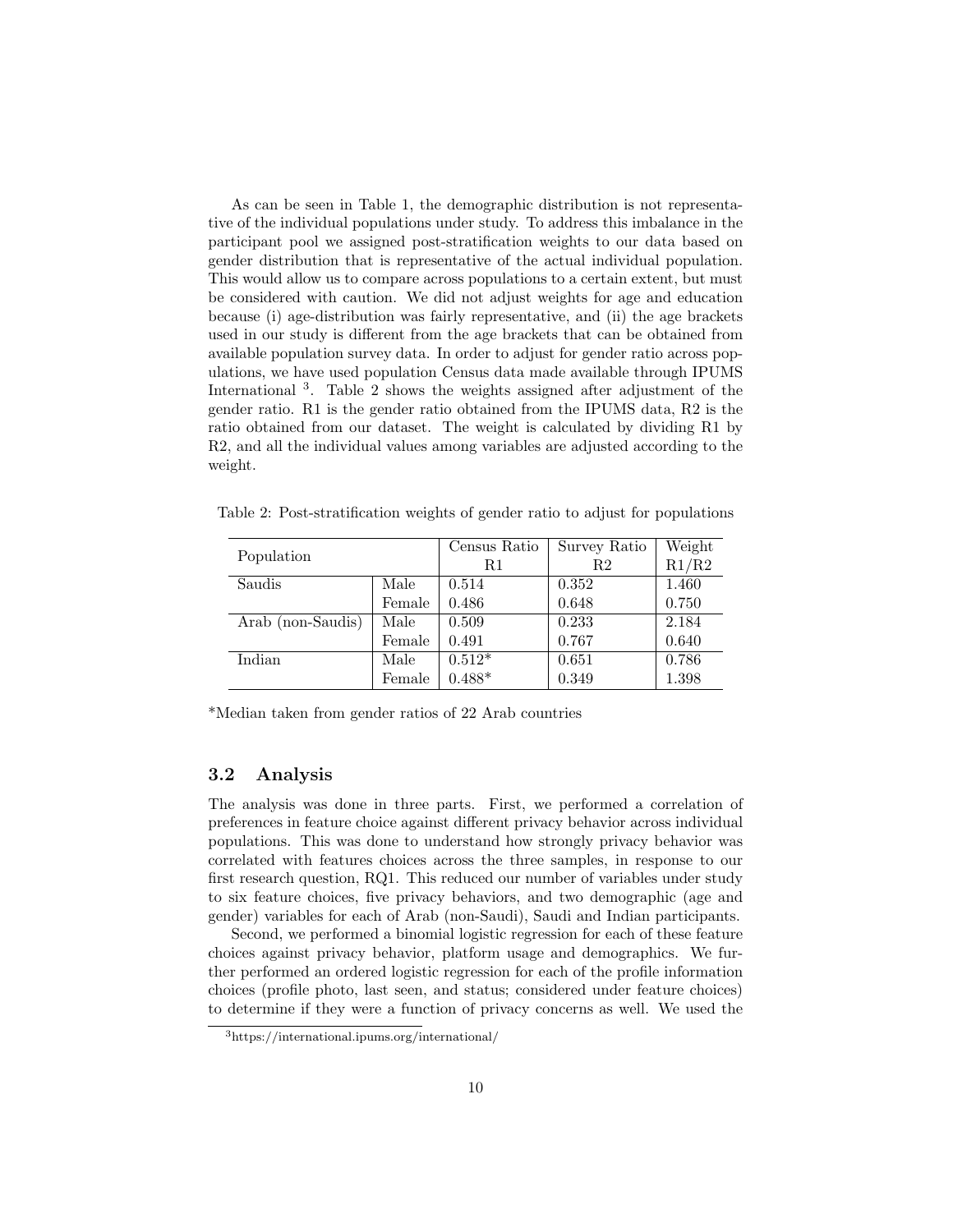ordered logistic regression model since the settings for each of these choices are ordered (Everyone, My Contacts, and Nobody, in terms of audience reach). The feature choices were:

- 1. Blocked, which allows users to block communication from individuals they do not want to interact with. This would also mean hiding all profile information.
- 2. Auto-Download, which lets users choose whether or not to download media from other users in a group.
- 3. Last Seen, where users can see the time stamp of when another user they are communicating with was last active on WhatsApp.
- 4. Profile Photo, which is a display picture for users to identify other users.
- 5. Status, WhatsApp allows users to share an update about themselves that is visible to people who have their contact number and are on WhatsApp for up to 24 hours. As a privacy choice, users are able to limit who sees their status update, much like a 'story' on Instagram.
- 6. Location, which allows users to share their present co-ordinates over WhatsApp so that others are able to locate them easily. Please note that if a user shares location in a group that consists of individuals they have blocked, the blocked individuals would still be able to see their location. Thus, in terms of location-sharing, group sharing gets preference over individual sharing.

These feature choices were evaluated against privacy concerns. The exogenous variables were if users were concerned about being contacted by strangers (scc or stranger contact concern), being added to a group with consent (groupadd), sharing of information over WhatsApp which they consider sensitive (sensitive), targeted advertisements through surveillance on WhatsApp (ads), or contacting co-workers over an informal platform like WhatsApp (proff ).

Third, we wanted to examine if these feature choices were dependent on the cultural influences of the populations under study as an independent variable, (origin). We divided our participants responses into two groups, Arab and Indian users. As noted earlier, we also evaluated Saudi and non-Saudi Arabs separately to examine if privacy behavior of a larger cultural group (Arab) could be represented by participants from a specific place of origin (Saudi Arabia). We have considered Saudi Arabia in this case because it has the largest number of WhatsApp users in the world [35]. In order to study privacy choices for features (blocked, auto-download, last seen, profile photo, status, and location) against origin, we perform a Pearson's Chi-squared Test on the following null hypothesis:

Privacy choices for features in each case is NOT dependent on origin.

This is in response to our second research question, where we want to see if privacy behavior varies across the populations and if origin is a factor driving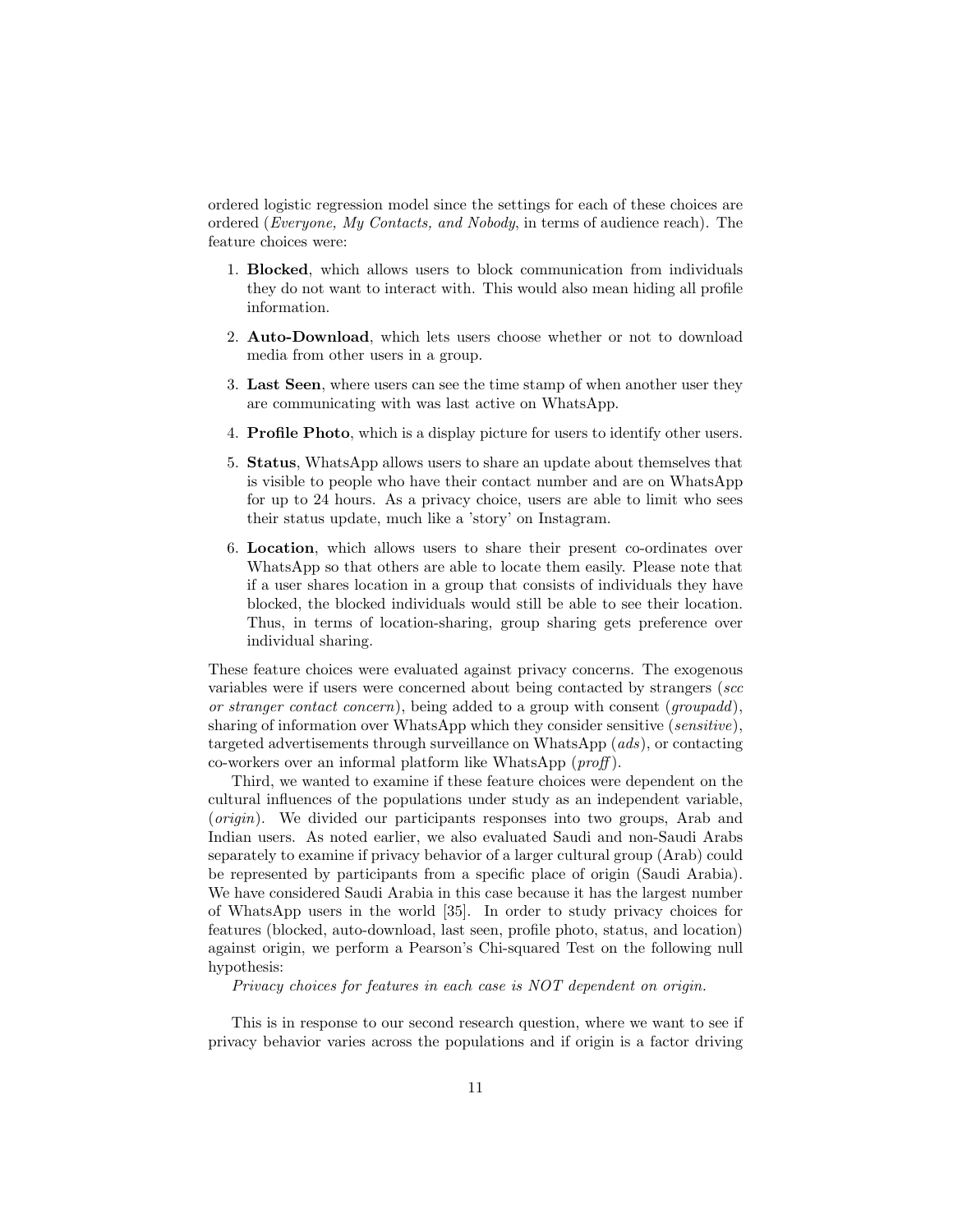|                         |                  | Arab (non-Saudi) | Saudi    | Indian   |
|-------------------------|------------------|------------------|----------|----------|
| <b>Operating System</b> | Android          | 65.0             | 41.4     | 77.9     |
|                         | iOS              | 27.4             | 55.3     | 19.8     |
|                         | Other            | 7.5              | 3.3      | 2.2      |
| Length of Use           | Less than a year | 9.5              | 0.4      | $\Omega$ |
|                         | $1-2$ years      | 28.8             | 14.8     | 1.3      |
|                         | $2-3$ years      | 0                | $\Omega$ | 9.0      |
|                         | 3-4 years        | 50.6             | 63.7     | 28.4     |
|                         | $4-5$ years      | 0                | $\Omega$ | 28.8     |
|                         | 5 years or more  | 10.9             | 21.0     | 32.4     |
| Updated Version         | Yes              | 81.5             | 90.0     | 96.8     |
|                         | No               | 6.8              | 6.2      | 0.4      |
|                         | Don't Know       | 11.6             | 3.8      | 2.7      |

Table 3: Usage characteristics for WhatsApp across populations (%)

the feature choices enumerated above. This gave us six hypothesis to check for each of the features. For example, "Privacy choices for blocking is NOT dependent on origin". We then performed a Chi-Squared test on each of these null hypotheses as a test of significance.

Finally, in order to address our third research question, RQ3, we measure the effect of age and gender on individual feature choices. While we acknowledge that gender and age are not distributed adequately to be representative, it is a reasonable initial measure of the how the population decides on privacy features. Due to the uneven distribution of educational backgrounds across the populations, we excluded it from analysis. This is further discussed under limitations.

# 4 Results

### 4.1 Usage Statistics

Table 3 shows the mobile platform used, the length of usage and whether participants used the latest update of WhatsApp or not. Most users across the three populations have been using WhatsApp for over three years (61.5% for Arabs, 84.7% for Saudis and 89.6% for Indians), which ascertains their familiarity with the platform. There is also a consistent percentage of users over the different lengths of usage for the Indian population, which indicates a steady growth of WhatsApp as a messaging platform in the population. A vast majority of each population also uses the updated version as of 2016-17, It is unclear if they knew about it and consciously downloaded it or if it was automatically updated. Android is the dominant platform for the Indian and Arab populations at large, but Saudis are fairly divided between Android (41.4%) and iOS (55.3%) users, with iOS having the upper hand.

Figure 1 shows the types of data (text, image, video, contacts, location,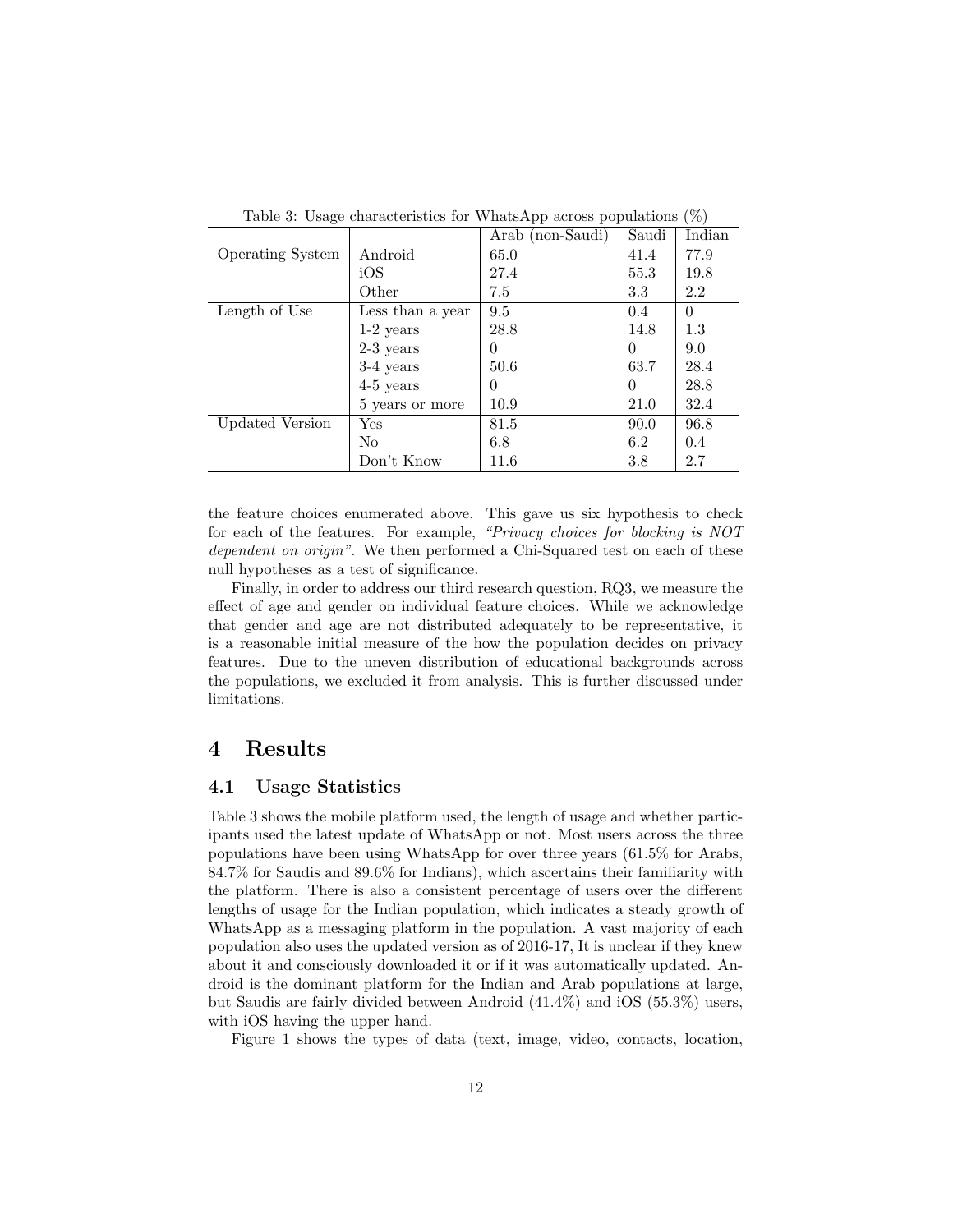

Figure 1: Types of Media Shared Across Populations (expressed as % of populations for all three groups)

news, jokes and links) shared by users across the three populations, expressed in terms of percentages of responses. As can be seen, text is the most widely used medium of communication, followed by images and videos. WhatsApp has recently introduced video and voice call features, which were not available during most of the breadth of this study, and hence could not be included in the types of data, and remains a subject of investigation in future. The use of different media of communication is fairly consistent across the three populations, indicated by the equal length of the bars. There is a slight difference however, for location sharing, with more Indians willing to share their location compared to Arabs.

WhatsApp users broadly communicated with the following groups over WhatsApp: friends, family, people living far away  $(Far Away)$ , co-workers, and sometimes, even people they did not know very well ("Not Well Known"). Over 85% of users from all three populations said that they used WhatsApp either Nearly Always or Fairly Often to communicate with a smaller social circle, comprising of friends and family. More than half of the users across the three groups also used WhatsApp to communicate with people living far away from them, not excluding near ones. These observations were consistent across the three groups.

However, a significant difference was observed in case of contacting recipients who were not well known. To put it in perspective, 29.73% Indian participants said that they used WhatsApp to contact people they did not know well, in contrast with 11.64% for Arabs and 11.73% for Saudis. Conversely, 60.27%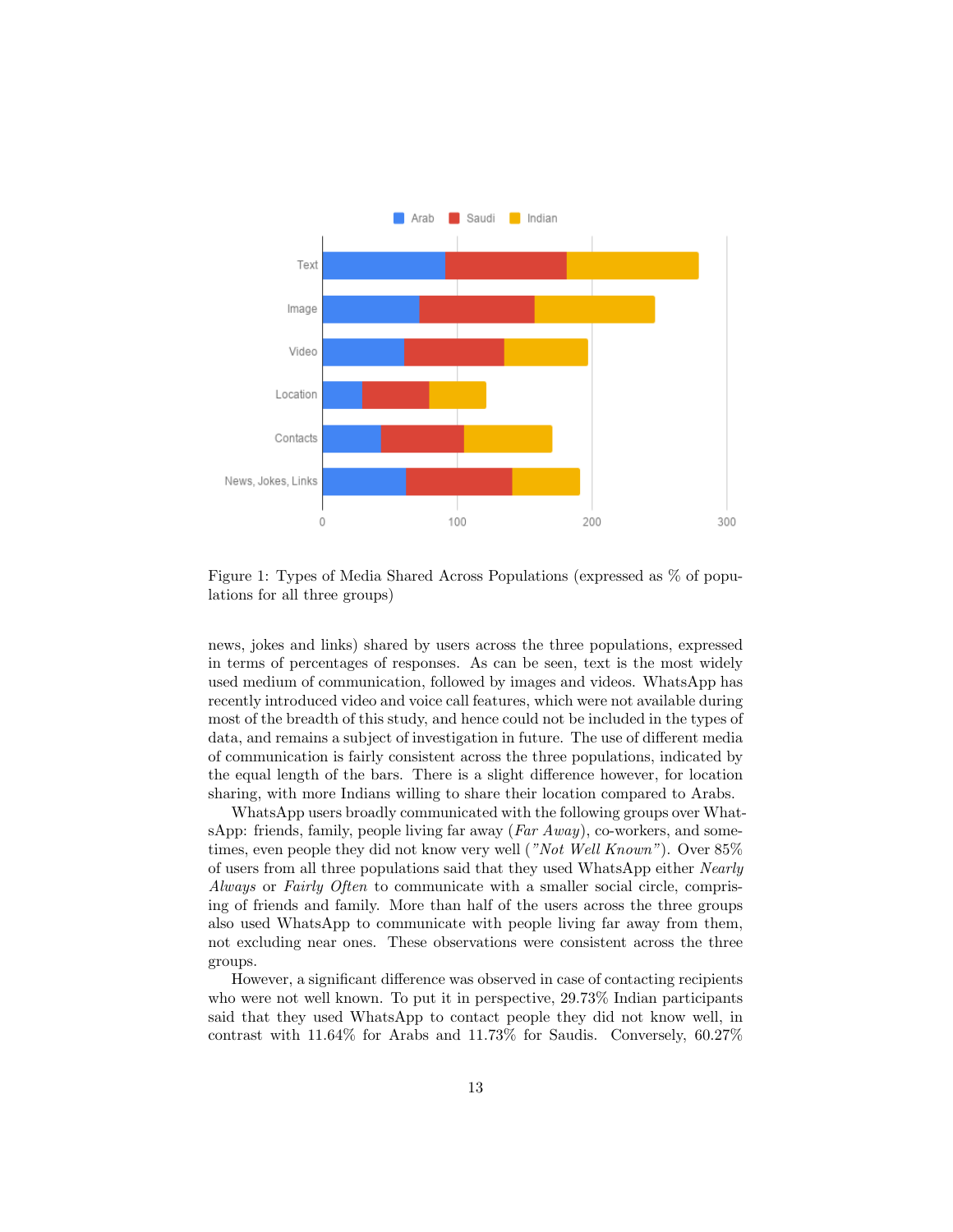| $1a$ <sub>DI</sub> C 4. Osage by Incssage recipient (70) |               |                  |          |          |  |
|----------------------------------------------------------|---------------|------------------|----------|----------|--|
|                                                          |               | Arab (non-Saudi) | Saudi    | Indian   |  |
| Not Well Known                                           | Nearly Always | 4.11             | 4.65     | 12.61    |  |
|                                                          | Fairly Often  | 7.53             | 7.08     | 17.12    |  |
|                                                          | Rarely        | 28.08            | 33.18    | 39.64    |  |
|                                                          | Never         | 60.27            | 55.09    | 30.63    |  |
| Co-workers                                               | Nearly Always | 17.12            | 27.21    | 27.48    |  |
|                                                          | Fairly Often  | 30.14            | 30.75    | 35.13    |  |
|                                                          | Rarely        | 34.93            | 31.86    | 27.48    |  |
|                                                          | Never         | 17.81            | 10.18    | 9.91     |  |
| Far Away                                                 | Nearly Always | 24.66            | 28.98    | 49.55    |  |
|                                                          | Fairly Often  | 38.36            | 37.39    | 34.23    |  |
|                                                          | Rarely        | 33.56            | 29.87    | 15.76    |  |
|                                                          | Never         | 3.42             | $3.76\,$ | $0.45\,$ |  |
| Family                                                   | Nearly Always | 51.37            | 62.83    | 49.10    |  |
|                                                          | Fairly Often  | 39.04            | 28.54    | 36.49    |  |
|                                                          | Rarely        | 9.59             | 8.18     | 13.06    |  |
|                                                          | Never         | $\theta$         | 0.44     | 1.35     |  |
| Friends                                                  | Nearly Always | 54.11            | 65.04    | 75.67    |  |
|                                                          | Fairly Often  | 30.82            | 28.54    | 18.92    |  |
|                                                          | Rarely        | 13.01            | 5.97     | 4.95     |  |
|                                                          | Never         | 2.05             | 0.44     | 0.45     |  |

Table 4: Usage by message recipient  $(\%)$ 

Arabs and 55.09% Saudis said that they would NEVER contact anyone they did not know well over WhatsApp (probably because it involves exchanging phone numbers with such users). In comparison less than a third of Indiana users expressed this sentiment (30.63% for Indian users). The probability of using WhatsApp to contact co-workers was almost same across all three populations, with nearly half of each population using WhatsApp in a professional setting. Surprisingly, this had little effect on Saudis, whose privacy behavior was not significantly dependent on whether they contacted users professionally over WhatsApp. In contrast, the choice of features as will be elaborated in Section 4.4 for Indian users were significantly correlated with contacting professionals over the platform.

### 4.2 Effect of Origin on Feature Settings

As described in the previous section, we observed a number of privacy behavior factors effecting privacy feature choices across the three populations. Since we were measuring similar parameters for the same application in different cultural settings, we presumed it would be interesting to study if cultural background itself was a predictor of privacy behavior, in response to RQ2. In order to study privacy choices for features (blocked, auto-download, last seen, profile photo, status, and location) against origin, we perform a Pearson's Chi-squared Test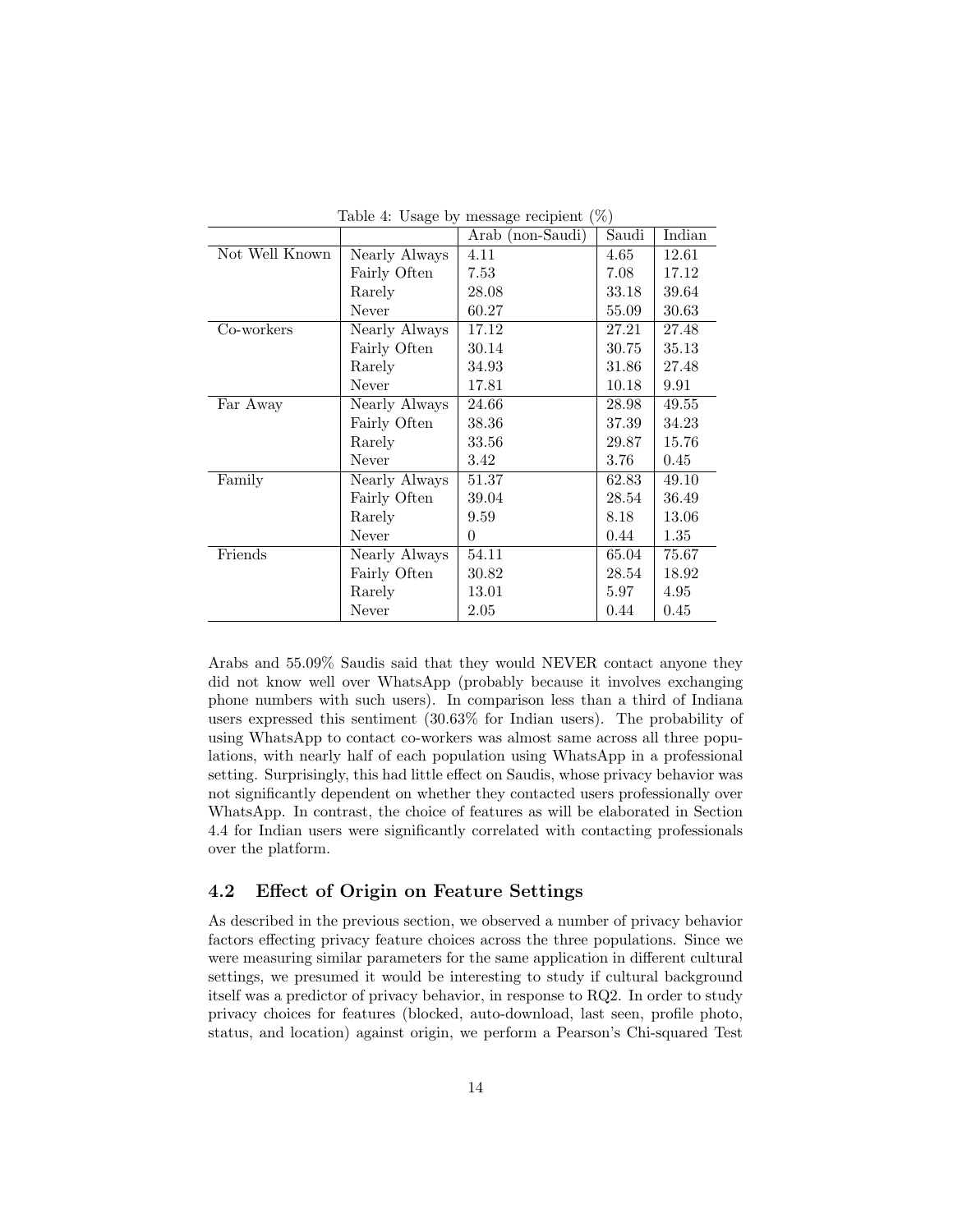Table 5: Pearson's Chi-sq test performed for each of the feature-specific hypothesis, showing the X-squared coefficients. The p-values are shown in parenthesis.

| <b>Feature Setting</b> | Chi-squared Test       |
|------------------------|------------------------|
| <b>Blocked</b>         | 24.714 (0.0003858)     |
| Auto-Download          | 101.34 $(2.2e-16)$     |
| Last Seen              | $70.498$ $(3.231e-13)$ |
| Profile Photo          | 87.513 $(2.2e-16)$     |
| Status                 | 123.43 $(2.2e-16)$     |
| Location               | 25.089 (4.828e-05)     |

on null hypothesis H0, elaborated in Section 3. This gives us the following six hypothesis to test:

- H0(a): Privacy choices for blocking strangers is NOT dependent on origin
- H0(b): Privacy choices for preventing auto-download is NOT dependent on origin
- H0(c): Privacy choices for hiding last seen is NOT dependent on origin
- H0(d): Privacy choices for hiding profile photo is NOT dependent on origin
- H0(e): Privacy choices for hiding status is NOT dependent on origin
- H0(f): Privacy choices for location sharing is NOT dependent on origin

We then performed a Chi-Squared Test on each of these null hypotheses as a test of significance and obtained the p-values for each of the above hypotheses as summarized in Table 5. As observed, none of the p-values obtained were of significance, which means that we cannot reject any of our hypotheses  $H_0(a)$ through H0(f). Thus, origin plays a key factor in influencing privacy choices for the different features in consideration. In the following sections, we will examine individual populations to see the underlying demographic characteristics and privacy choices that drive these differences across cultures.

# 4.3 Privacy Behavior

Figure 2 shows the privacy concern of Arab and Indian users across three categories: asking before being added to a group, sharing of sensitive information, and concern over receiving targeted advertisements that uses data from their conversations. When asked if they would liked to be asked before being added to a group, more than three-fourths of all participants across the three population groups agreed that their consent was important. Currently, WhatsApp allows anyone to be added to a group conversation without their consent, and this control over being able to choose whether they wanted to be a part of a group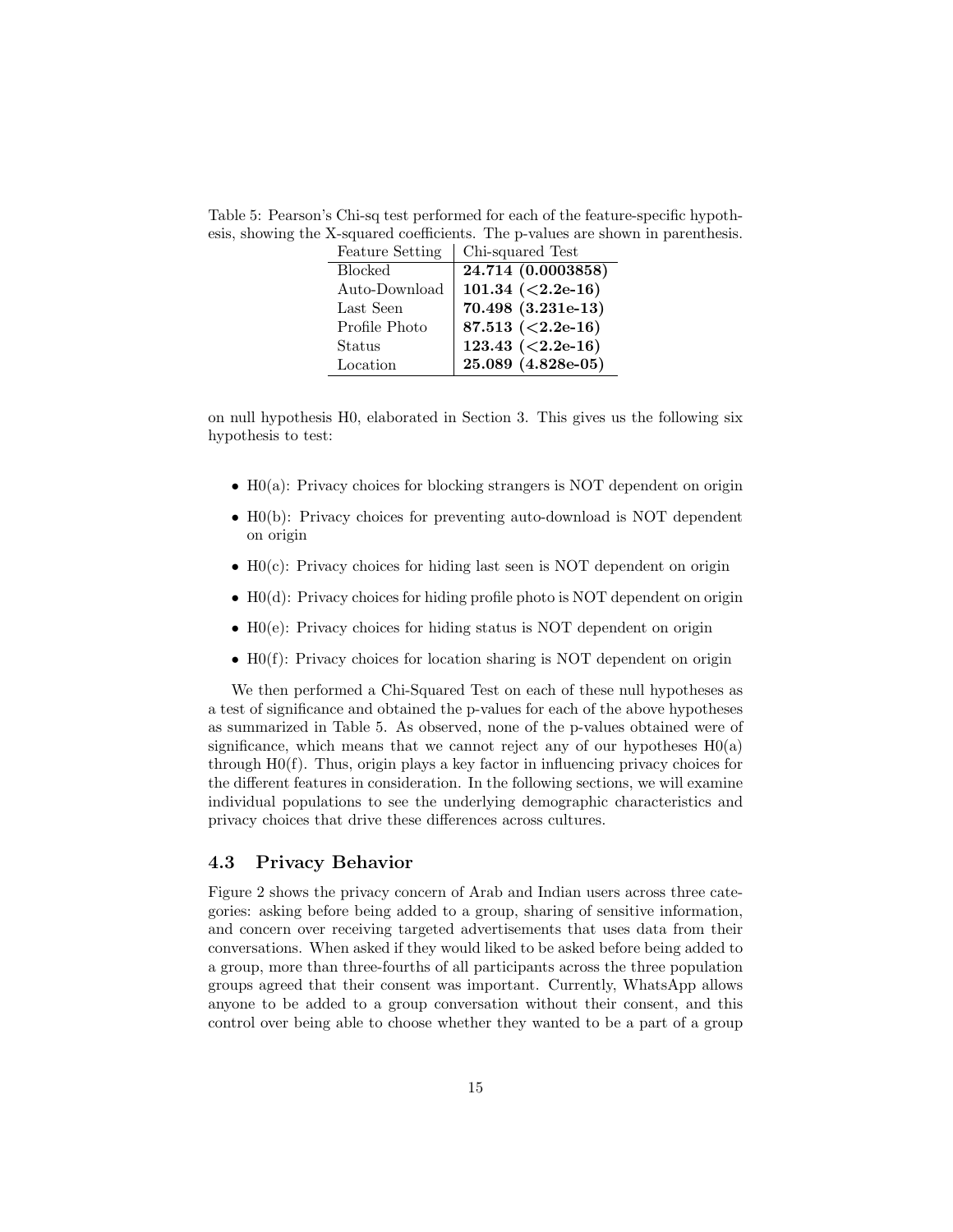

Figure 2: Privacy concerns by population

or not was expressed by most users. More than half of the participants across the populations also admitted to sharing sensitive information over WhatsApp.

When asked if participants were concerned that their messages could be read and targeted advertisements could appear based on their conversations over WhatsApp, Indians agreed that it was more likely, compared to their Arab counterparts. There is also a lack of trust in the end-to-end encryption mechanism implemented on WhatsApp, which theoretically makes it impossible for WhatsApp as a platform to read users' texts [41]. This is a surprising finding, because Arab participants believed that there were less chances of targeted advertisements based on their conversation even before end-to-end encryption was implemented in 2016. In contrast, over 50% of Indian participants were concerned about the appearance of targeted advertisements even after the implementation of end-to-end encryption.

Participants also expressed concern over being contacted by strangers over WhatsApp, with Saudis (54.6%) expressing the most concern and Indians having the least (33.3%). Over a quarter of Indians also said that they were not at all concerned about being contacted by strangers (contact information can be easily accessed through groups). This was not a sentiment reflected by Saudis (16.1%) or Arabs (12.3%) in general.

#### 4.3.1 Gender was an important factor in privacy choices

Figure 3 shows privacy-preserving feature use (or non-use) based on gender for each population. While extent of individual feature choices vary across pop-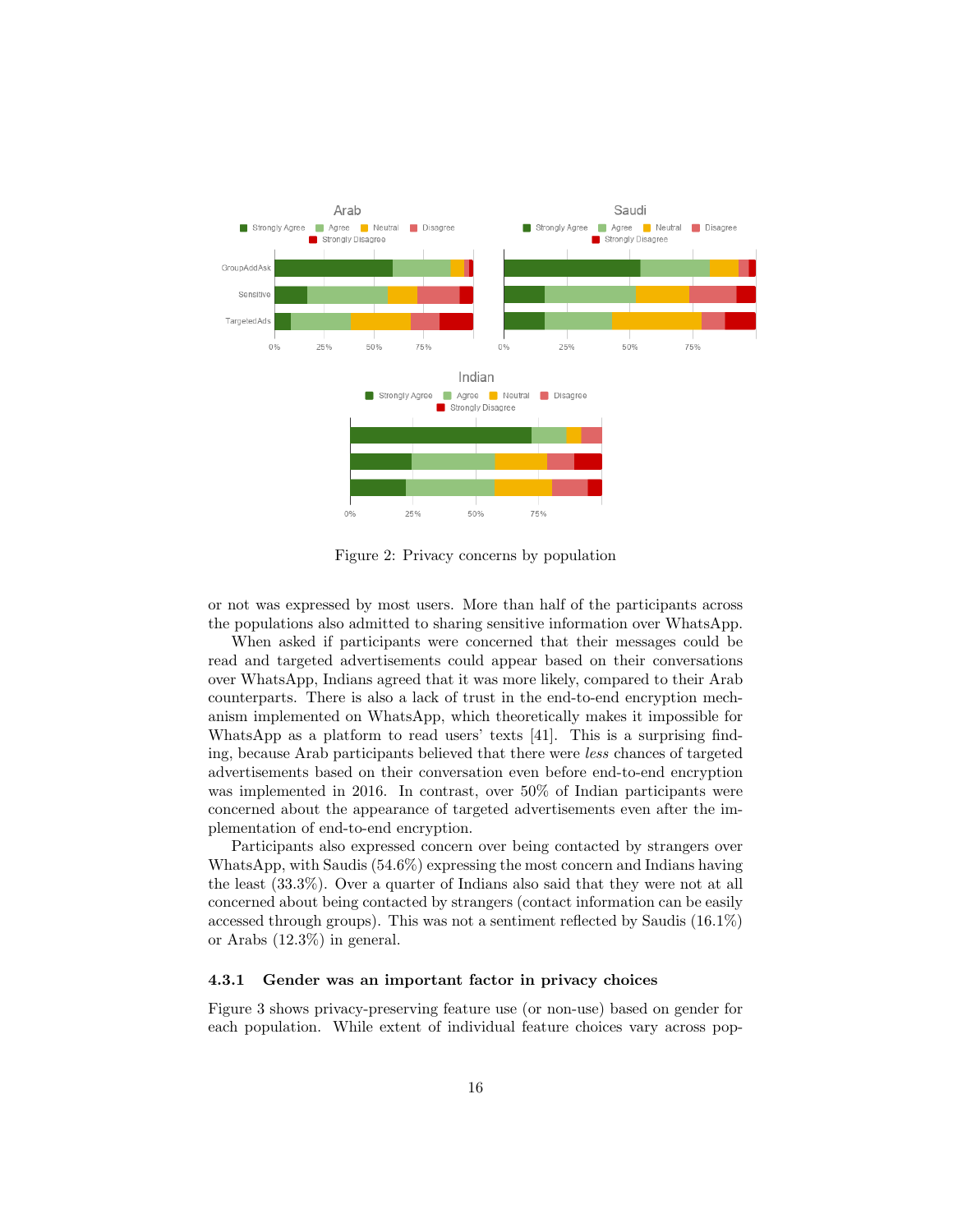

Figure 3: Feature usage by gender for three populations

ulations, There are sharp differences between female and male participants, especially for blocking and location-sharing. For example, location sharing was heavily reliant on gender across all populations. Women were less likely to share their location with other WhatsApp users. A positive correlation was found between the being female and using the blocking feature. Users who identified themselves as women were also more concerned about being contacted by strangers. This is a probability that it might be due to mobile phone sharing practices elaborated in [34]. These findings are consistent across Arab, Saudi Arabian, and Indian cultures. This is further explained according to the population in consideration.

### 1. Arab Users

Women desired greater control over what they share and receive over WhatsApp. They used the blocked feature to prevent being contacted by strangers more than men, chose to receive fewer notifications from WhatsApp chats, and restricted access to their location more often. This was true both for Arabs at large, and for Saudis in particular. The use of auto-download (which allows users to download content automatically from other users as long as they are connected to the internet) and chat backup (to backup their chats to their local device) were the two features distinguishing the two groups of users. While the use of chat backup was more prevalent (over 70%) for Saudis, it was limited in case of Arabs (less than 50%). Similarly, content control was more used by Saudis, who seldom used auto-download. This can be seen in Figure 3.

2. Indian Users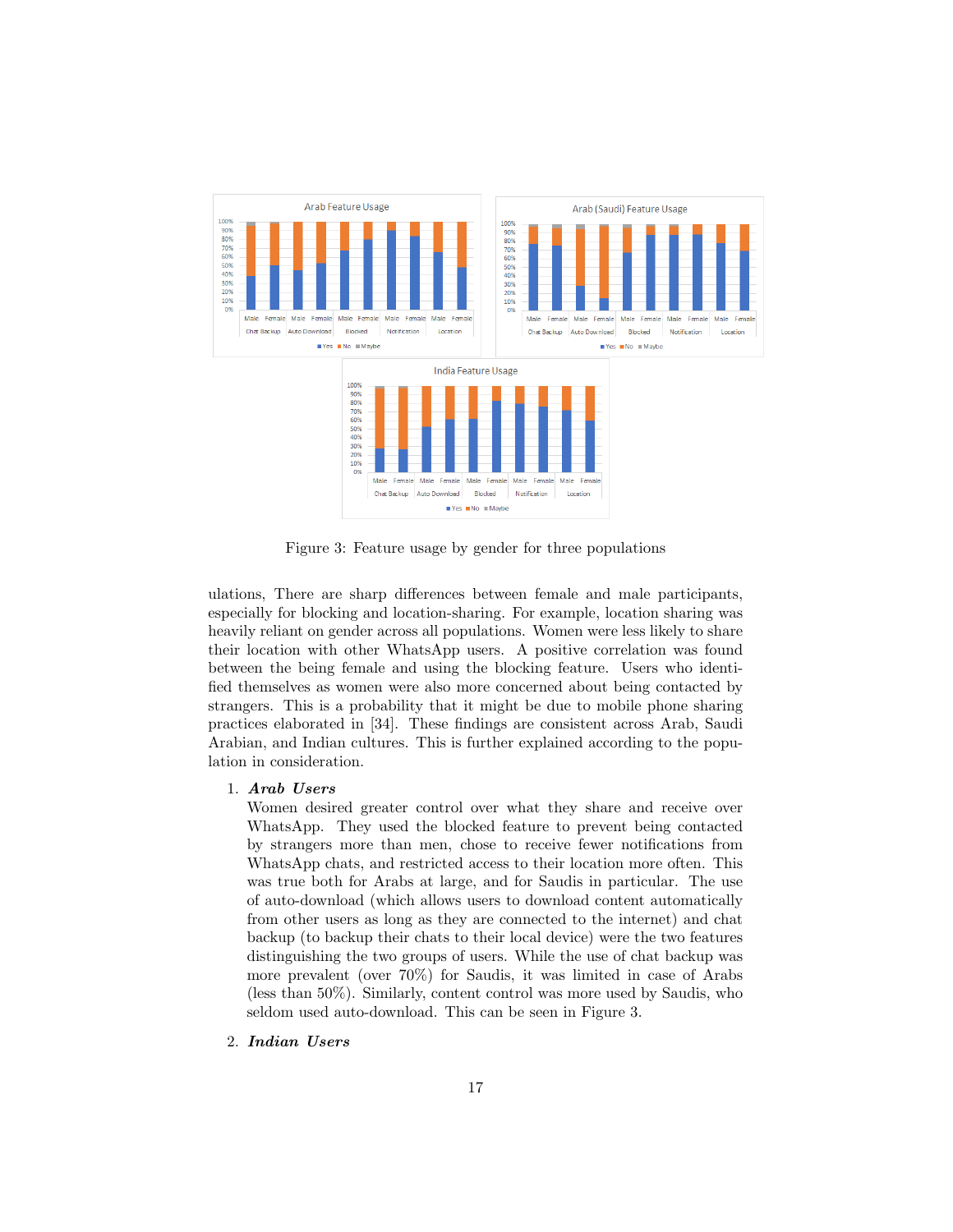|                           | <b>Feature Setting</b> |               |            |              | Profile Information            |                  |               |
|---------------------------|------------------------|---------------|------------|--------------|--------------------------------|------------------|---------------|
| Concerns/<br>Demographics | Blocking               | Auto-Download | Location   | Notification | Last Seen                      | Profile<br>Photo | <b>Status</b> |
| Gender                    | 1.03971                | 0.277012      | $-0.57406$ | $-0.21121$   | 0.18509                        | $-0.06686$       | 0.02339       |
|                           | $(8.57e-06)$           | (0.183)       | (0.0079)   | (0.37620)    | (0.3232)                       | (0.7516)         | (0.9132)      |
| SCC                       | 0.32476                | $-0.009273$   | $-0.15552$ | $-0.05960$   | $-0.44136$                     | $-0.51587$       | $-0.52927$    |
|                           | (0.0257)               | (0.946)       | (0.2860)   | (0.71382)    | $(6.00e-04)$                   | $(7.22e-04)$     | $(6.70e-04)$  |
|                           | 0.12775                | 0.431583      | 0.12182    | $-0.25389$   | $-0.16205$                     | 0.04462          | 0.04782       |
| GroupAdd                  | (0.2198)               | $(2.43e-05)$  | (0.2354)   | (0.05792)    | (0.07887)                      | (0.6635)         | (0.6425)      |
| Sensitive                 | 0.09946                | $-0.115293$   | 0.03915    | 0.17036      | 0.10324                        | 0.04153          | $-0.02203$    |
|                           | (0.3164)               | (0.200)       | (0.6671)   | (0.09422)    | (0.2006)                       | (0.6462)         | (0.8102)      |
| Ads                       | $-0.06327$             | 0.060491      | 0.01253    | $-0.29728$   | $-0.090499$                    | $-0.08074$       | $-0.02598$    |
|                           | (0.4959)               | (0.478)       | (0.8870)   | (0.00397)    | (0.2337)                       | (0.3618)         | (0.7706)      |
| Proff                     | 0.07153                | 0.049144      | 0.00178    | $-0.05007$   | $-0.02447$                     | $-0.02189$       | $-0.03139$    |
|                           | (0.4040)               | (0.533)       | (0.9826)   | (0.57664)    | (0.7303)                       | (0.7845)         | (0.6985)      |
|                           | $-0.08904$             | 0.047405      | $-0.18938$ | $-0.27760$   | 0.00461                        | $-0.06623$       | $-0.18777$    |
| Age                       | (0.5083)               | (0.698)       | (0.1339)   | (0.04631)    | (0.9678)                       | (0.6021)         | (0.1424)      |
| Platform                  | 0.04935                | 0.612170      | 0.24874    | $-0.01367$   | $-0.46577$                     | $-0.47230$       | $-0.31209$    |
|                           | (0.7424)               | $(5.62e-05)$  | (0.0672)   | (0.92983)    | $(9.27\mathrm{e}{\text{-}}04)$ | $(6.97e-03)$     | (0.0582)      |

Table 6: Regression Values for Saudi Population

The extent of feature usage (chat backup, auto-download, blocked, notification, and location) was fairly similar for both Indians and Arabs. Gender again was a dominant factor in the use of blocking feature, with women using the same more frequently. Like their Saudi counterparts, Indian women also chose to restrict location sharing and limited notifications from chats. However, the use of chat backup and auto-download among Indians were more similar to Arabs at large than the specific Saudi population. Chat backup was rarely used by men who were not Saudis, and auto-download was more used by women than men.

### 4.4 Effect of Privacy Attitude on Feature Choices

### 4.4.1 Saudi Arabia

Table 6 shows the regression values of feature use using independent privacy and demographic characteristics for the Saudi population. The co-efficients for which the p-value is significantly less have been written in bold (the pvalues themselves are indicated within brackts) for Tables 6, 7, and 8. For the Saudi population, concern about being contacted by strangers (SCC) is a major criteria that determines how people use (or not use) privacy preserving features like hiding their last seen, profile photo, status update or blocking another user.

There is an effect of platform choice for these settings. Android users for the Saudi population tend NOT to hide their profile information like last seen, profile photo and status. They also tend to use the auto-download feature more.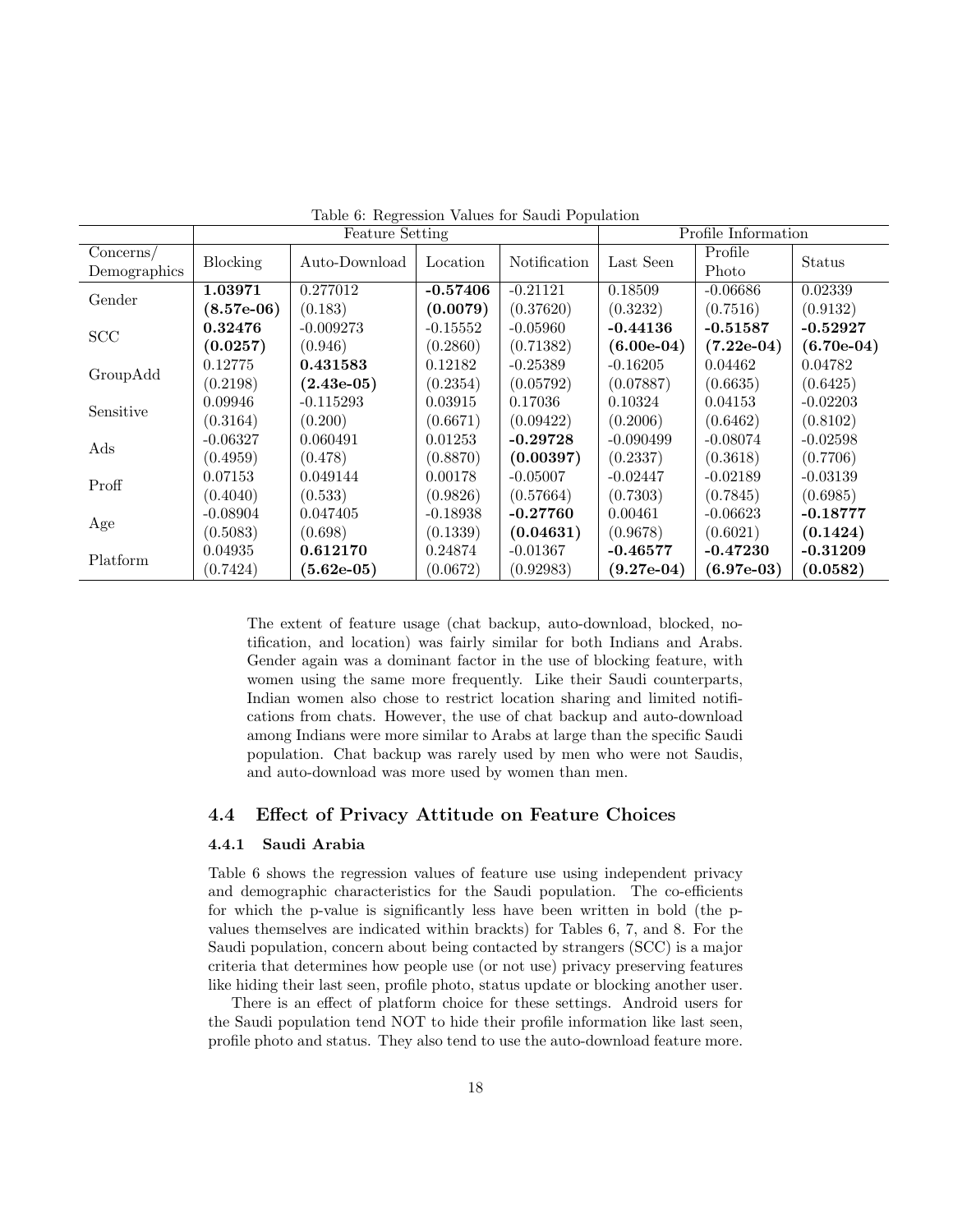WhatsApp on the Android platform has these settings on by default, which suggests that users might not have changed their privacy settings for such profile information. This indicates a need for better and more transparent privacy settings for Android users, which is nearly half of all WhatsApp users we surveyed. We did not ask about income, so there may be a hidden variable underlying the importance of platform choice. However, education did not appear to be highly significant in platform choice and education is often a good proxy for income.

Some of our qualitative responses show how personal interpretations address feature choices among Saudis. For example, one of the Saudi participants' mentioned, "I used Whatsapp app because I believe[d] it will protect my privacy however now I feel it is becoming less priva/te/!". Similarly, there was a reflected feeling of loss of privacy when one of the user also said, "..Worst thing that may have happened to Whatsapp is that they got bought over, its not about Facebook, it could have been Google/Microsoft or the likes, my concern is that now we're sure that our data is in the hands of people who can do anything with it".

Gender plays a key role by bearing a strong correlation with both blocking and location hiding in these groups. Women have been found to be the most active in blocking strangers who contact them via WhatsApp and also choose to not share their location. One of our female Saudi participants commented, "I once had to delete my phone number because of a st[al]ker who kept sending me messages from different phone number[s]. Blocking his number was not effective. That was a breach of my privacy".

For Arabs in general, however, there are very few factors which effect privacy choices, as a marked departure from our Saudi users. Table 7 shows the regression values of feature use on independent privacy and demographic characteristics for the greater Arab population. There were no significant factors that effected the sharing of profile information. Blocking other users was unsurprisingly strongly dependent on being contacted by people they did not know (SCC) and was done more by users who shared a lot of sensitive information over WhatsApp. Location sharing on the other hand, was strongly gender correlated, with women hiding their location more often. The only privacy setting that was consistent among Saudis and the greater Arab population was the dependence of use (or non-use) of the auto-download feature on the platform, with more Android users downloading media by default compared to their iOS counterparts.

#### 4.4.2 India

The privacy behavior among Indians were more computationally complex and feature preferences were a result of a number of different inter-dependent factors, as seen in Table 8. That is, while gender dominated Saudi choices, gender interacted with other demographics and variables. For example, the use of blocking feature was strongly dependent on a number of factors like preference of being added to a group without permission (groupadd) ["Want [WhatsApp users"] to] request permission before adding to a group"], sharing sensitive information, and contacting co-workers over WhatsApp. It seemed like there is a notion of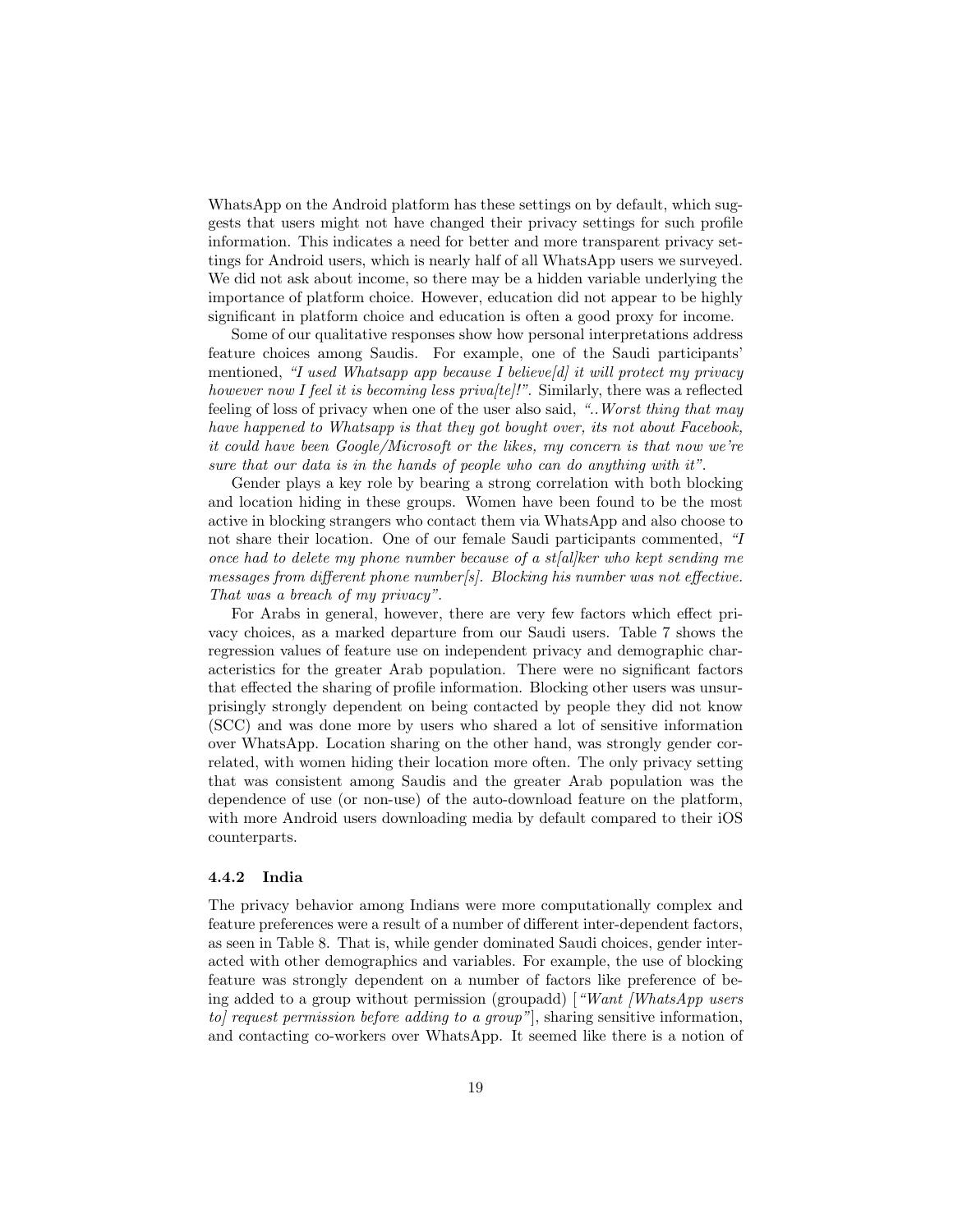|                           |                 | <b>Feature Setting</b> |            |              | Profile Information |                  |            |
|---------------------------|-----------------|------------------------|------------|--------------|---------------------|------------------|------------|
| Concerns/<br>Demographics | <b>Blocking</b> | Auto-Download          | Location   | Notification | Last Seen           | Profile<br>Photo | Status     |
| Gender                    | 0.28273         | $-0.00951$             | $-0.93527$ | $-1.36175$   | $-0.13628$          | $-0.13628$       | 0.00729    |
|                           | (0.5170)        | (0.9794)               | (0.0161)   | (0.1026)     | (0.6718)            | (0.6718)         | (0.9850)   |
| SCC                       | 0.88818         | 0.29130                | 0.34419    | $-1.51886$   | $-0.02776$          | $-0.02776$       | $-0.21210$ |
|                           | (0.0056)        | (0.2782)               | (0.2163)   | (0.0238)     | (0.9079)            | (0.9079)         | (0.4648)   |
|                           | $-0.02646$      | 0.21581                | $-0.43717$ | 0.13650      | 0.00358             | 0.00358          | $-0.16971$ |
| GroupAdd                  | (0.91014)       | (0.2784)               | (0.0586)   | (0.7149)     | (0.9836)            | (0.9836)         | (0.4452)   |
| Sensitive                 | 0.47200         | 0.04985                | $-0.00251$ | 0.32079      | $-0.07628$          | $-0.07628$       | $-0.25066$ |
|                           | (0.00930)       | (0.7508)               | (0.9877)   | (0.2576)     | (0.5903)            | (0.5903)         | (0.1384)   |
| Ads                       | $-0.16895$      | $-0.24602$             | 0.11100    | 0.09067      | 0.02063             | 0.02063          | 0.15030    |
|                           | (0.38508)       | (0.1176)               | (0.4869)   | (0.7519)     | (0.8780)            | (0.8780)         | (0.3428)   |
| Proff                     | $-0.07959$      | $-0.03216$             | $-0.20761$ | $-0.19440$   | $-0.20641$          | $-0.20641$       | 0.06905    |
|                           | (0.66768)       | (0.8362)               | (0.2148)   | (0.4836)     | (0.1243)            | (0.1243)         | (0.6764)   |
|                           | 0.07499         | 0.07242                | 0.05074    | 0.60724      | $-0.14745$          | $-0.14745$       | $-0.06612$ |
| Age                       | (0.7143)        | (0.6772)               | (0.7800)   | (0.1699)     | (0.3592)            | (0.3592)         | (0.7305)   |
| Platform                  | $-0.25015$      | 0.74211                | 0.64044    | 0.32429      | 0.03891             | 0.03891          | 0.21114    |
|                           | (0.33988)       | (0.0061)               | (0.0094)   | (0.4247)     | (0.8339)            | (0.8339)         | (0.3337)   |

Table 7: Regression Values for Greater Arab Population

close-knit community since privacy behavior in a group was a significant factor in privacy choices among Indians. It was also perceived to be affecting interpersonal relationships, when a user mentioned, "....Block[ing] systems should not be kept for lovers as *fit makes* the problem more messy".

It was also related with demographic variables like gender and age. For instance, participants who wanted to be asked before being added to a group without consent, were more likely to use the blocking feature. This was mentioned by one of our female participants, who said "WhatsApp......should add permanently images/ video delete feature to let a person safe from being harassed". WhatsApp has since then, introduce a delete feature for users to delete their conversations. Younger adults and women were also more likely to block other users more.

Table 8 shows the regression values of feature use on independent privacy and demographic characteristics for the Indian population.

Indians were also found to be more sensitive about sharing their profile information possibly because of extensive use of WhatsApp in a professional setting (71.2%). Profile information like last seen, profile photo, and status were found to have limited sharing preferences, among users who contacted professionals over WhatsApp. Such users also tended not to share their location with other users.

Even though gender was related to limiting content and users, it played a more significant role in profile information sharing. Women, more than men, in case of Indian users, were less likely to share their location, profile photo, or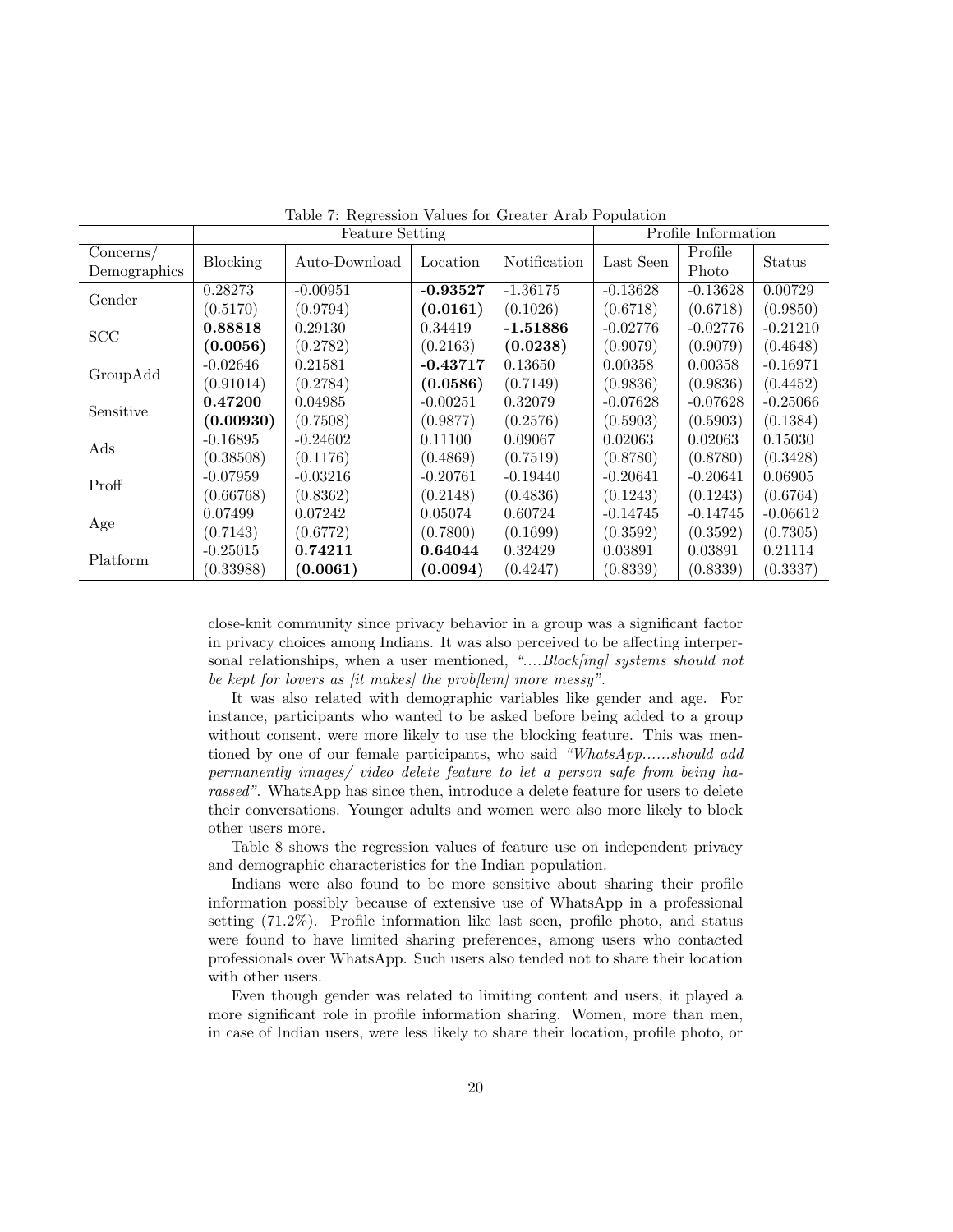|                           |                 | <b>Feature Setting</b> |            |              | Profile Information |                  |            |
|---------------------------|-----------------|------------------------|------------|--------------|---------------------|------------------|------------|
| Concerns/<br>Demographics | <b>Blocking</b> | Auto-Download          | Location   | Notification | Last Seen           | Profile<br>Photo | Status     |
| Gender                    | 0.7900          | $-0.79770$             | $-0.50682$ | $-0.08195$   | $-0.95812$          | $-1.08534$       | $-0.53954$ |
|                           | (0.0390)        | (0.0248)               | (0.0914)   | (0.8560)     | $(0.98e-04)$        | (0.0002)         | (0.0455)   |
| <b>SCC</b>                | 0.2266          | $-0.07372$             | $-0.21241$ | $-0.30686$   | $-0.07381$          | $-0.27881$       | $-0.14989$ |
|                           | (0.3405)        | (0.7407)               | (0.3089)   | (0.3107)     | (0.6485)            | (0.1461)         | (0.4105)   |
|                           | 0.3937          | $-0.28301$             | 0.22672    | 0.02874      | $-0.05016$          | $-0.29727$       | 0.03808    |
| GroupAdd                  | (0.0348)        | (0.1134)               | (0.1989)   | (0.9136)     | (0.7287)            | (0.0786)         | (0.8169)   |
| Sensitive                 | 0.3772          | $-0.03378$             | $-0.01369$ | 0.02367      | 0.08538             | $-0.16140$       | $-0.06538$ |
|                           | (0.0088)        | (0.8106)               | (0.9173)   | (0.9003)     | (0.4177)            | (0.1829)         | (0.5755)   |
| Ads                       | 0.1400          | 0.12255                | 0.03597    | 0.04650      | 0.00649             | $-0.17083$       | $-0.01785$ |
|                           | (0.3936)        | (0.4464)               | (0.8072)   | (0.8290)     | (0.9536)            | (0.2007)         | (0.8876)   |
| Proff                     | 0.2784          | $-0.13380$             | 0.25231    | 0.38039      | 0.18789             | 0.17690          | 0.17869    |
|                           | (0.0193)        | (0.2581)               | (0.0239)   | (0.0136)     | (0.0402)            | (0.1001)         | (0.0862)   |
| Age                       | $-0.6264$       | $-0.09446$             | $-0.49116$ | $-0.34307$   | 0.49159             | 0.67316          | 0.36171    |
|                           | (0.05013)       | (0.7460)               | (0.0666)   | (0.3808)     | (0.0202)            | (0.0087)         | (0.1211)   |
|                           | 0.1798          | $-0.41813$             | 0.46511    | 0.46084      | $-0.13551$          | $-0.27400$       | $-0.04563$ |
| Platform                  | (0.62490)       | (0.2299)               | (0.1646)   | (0.2612)     | (0.5762)            | (0.3658)         | (0.8709)   |

Table 8: Regression Values for Indian Population

last seen.

Additionally, unlike Saudi users, age played a major role in the way privacy features were selected, across most categories. In India, the users who are older tend to contact coworkers through WhatsApp more than Arab and Saudi Arabian users. Younger adults were less likely to share profile information like last seen and profile photo. Younger adults were also more likely to use the blocking feature. On the other hand, older adults were more willing to share their location.

Taken together, gender, age and professional status were more likely to effect privacy choices for Indians. Thus, young women with professional contacts on WhatsApp were more likely to limit sharing their profile information, compared to older adults, men or users using WhatsApp for informal purposes.

### 4.5 Summary of Results

## 4.5.1 Privacy Concerns are not Culturally Independent

Different populations had different privacy behaviors that resulted in specific privacy choices. We performed the Pearson´s Chi-Squared test on privacy choices for blocked ( $p = 0.0003858$ ), auto-download ( $p \neq 2.2e-16$ ), last seen ( $p = 3.231e-$ 13), profile photo (p  $; 2.2e-16$ ), status (p  $; 2.2e-16$ ) and location (p = 4.828e-05) based on origin, which was an evidence against our null hypothesis H0. This confirms the importance of cultural context in privacy choices.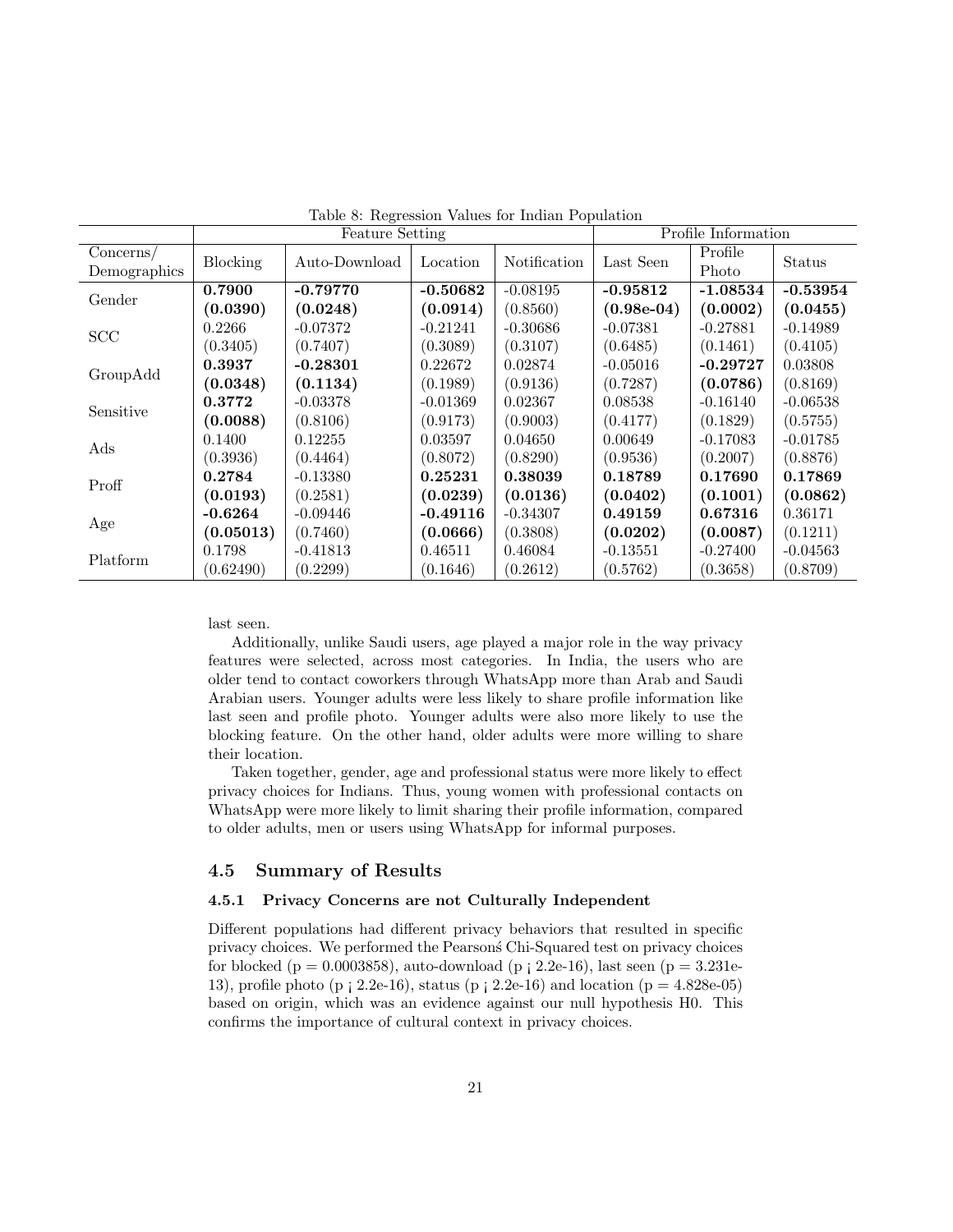Arabs had a stronger relationship between gender with blocking of other users and location sharing, compared to their Indian counterparts. Saudi Arabian women reported more usage of the blocking feature to prevent unknown individuals from contacting them  $(p=8.57e-06)$  compared to Indian women  $(p=0.0390)$ . Similarly, Arab women  $(p(Saudi)=0.0079, p(non-Saudi)=0.0161)$ limited sharing of their location data with other WhatsApp users compared to their Indian counterparts  $(p=0.0914)$ .

Gender effected the way in which profile information was shared among Indians. Features like limiting the audience of their last online log (last seen,  $p=0.98e-04$ ) and profile photo ( $p=0.0002$ ) from Everyone to Contacts Only or Nobody was done more by Indian women than men. Conversely, for the Arabs, gender was not a significant factor in how they chose to share their profile information.

In fact, stranger contact concern was found to have a more significant effect on how Saudis shared their last seen  $(p=6.00e-04)$  or profile photo  $(p=7.22e-04)$ , which was not a significant factor among Indians. The stress of blocking and stranger contact and the corresponding need to explore possible design solutions are implied by our results.

#### 4.5.2 Privacy Behavior can be Different in Sub-Cultures

Cross cultural studies, like this one, have focused on large populations. We also initially focused on nations in this study, specifically Saudi Arabia and India. However, we had a large number of participants who identified as Arab but not Saudis take the survey (as these were separate questions, as recommended by the Saudi researcher). Yet Privacy behavior that effected certain privacy choices among Arabs were not necessarily same as the behavior that effected privacy choices among Saudis. For example, concern over being contacted by strangers had a strong relationship with how Saudis chose to hide their profile information like last seen (p=6.00e-04), profile photo (p=7.22e-04) and status (p=6.70e-04).

However, this was not the case among Arabs at large, who did not have any significant specific privacy behavior effecting their profile information sharing habits. The platform on which Saudis installed WhatsApp also had a strong relationship with the sharing of profile information. Thus, WhatsApp Android users did not hide their profile information as much as WhatsApp users on iOS platforms did.

### 4.5.3 Some Privacy Behavior effected Choices Similarly Across Cultures

Age, to a certain extent, effected the way users chose to share profile information across all populations in our study. While younger Saudi users chose to share their status updates (p=6.70e-04) more widely, younger Indian users controlled visibility of their profile photo (p=0.0087).

Disabling automatic downloads was correlated with a preference not to be added to a group without prior permission. This was highly significant for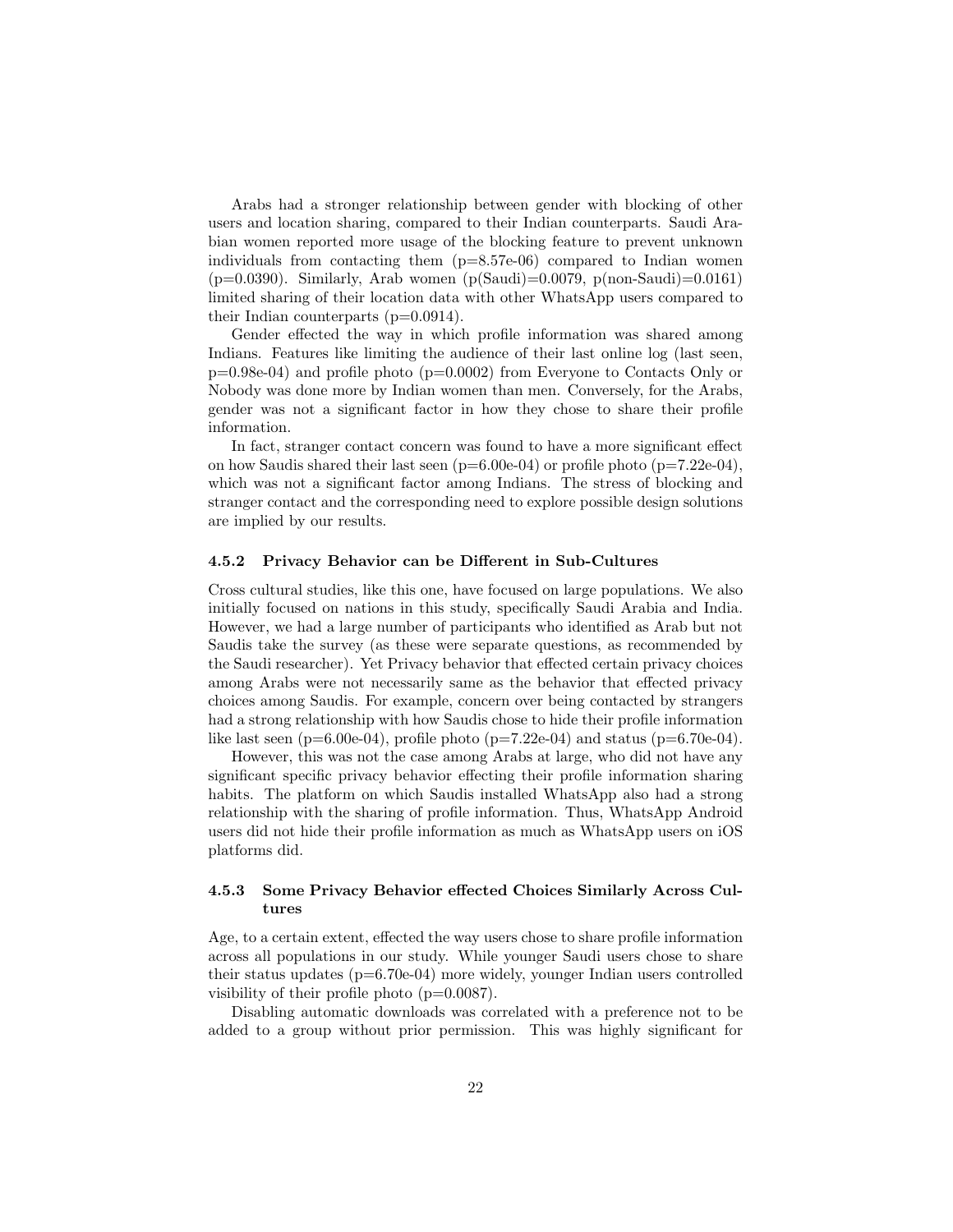Saudi participants (p=2.43e-05) and marginally significant for Indian participants (p=0.1134).

Participants who preferred to be asked before being added to a group chose not to automatically download images, videos and documents. However, it is not clear if this is a preference due to memory and data usage limitations or an unwillingness to receive a lot of information from groups they did not wish to be included in. Additionally, both Arabs and Indians who self-identified as users who share sensitive information over WhatsApp tended to use the blocking feature more to limit interaction with people they did not know.

In both populations, concern over receiving behavioral, targeted advertisements was not perceived as a significant privacy threat. We found no evidence that concerns about surveillance had an impact on privacy behavior.

# 5 Discussion and Implications

WhatsApp is a widely adopted mobile instant messaging application across Arab and Indian subcontinents. It is designed to accept any Unicode character, making the use of regional languages and dialects simple. The central focus on voice and video using a mobile device enables wide participation. Additionally, WhatsApp enables individual control of privacy by enabling opt-outs for various features. The choice of opt-out means the privacy settings, by default, offer unrestricted access unless specified otherwise. We inquired about the behaviors and choices on WhatsApp features in populations from regions of high WhatsApp adoption. In our study, we look at both how people control information about themselves (i.e., profile photo, last seen, status updates, and location) as well as information they receive from other users (i.e, Blocking and Auto-download features).

We found that a simple comparison of feature usage analysis does not illustrate the spectrum of privacy preferences of WhatsApp users. Delving more deeply, we found that the demographics that impinge privacy choices are quite different. Cultural influences on privacy behavior and feature selection, as our work highlights, is inherently complex. As in case of Arab and Indian population, privacy behavior impinges feature choices in very different ways for different populations. This was particularly true for stranger contact concern and use of WhatsApp in professional settings. From qualitative inputs, Indians who used WhatsApp professionally (i.e. Work Groups) were more privacy sensitive than Arabs who limited their WhatsApp usage for personal interactions. Similarly, choosing to use the blocking feature and not sharing location was more common among Saudis.

Gender and age also played significant roles in how users interacted with others over WhatsApp. Due to the variability in privacy preferences among cultures, it is difficult to make an overarching default recommendation for all three populations. Instead, it encouraged us to rethink privacy controls that WhatsApp provides. While the following design implications are rudimentary and yet to be tested, these are provided as possibilities to enable WhatsApp to be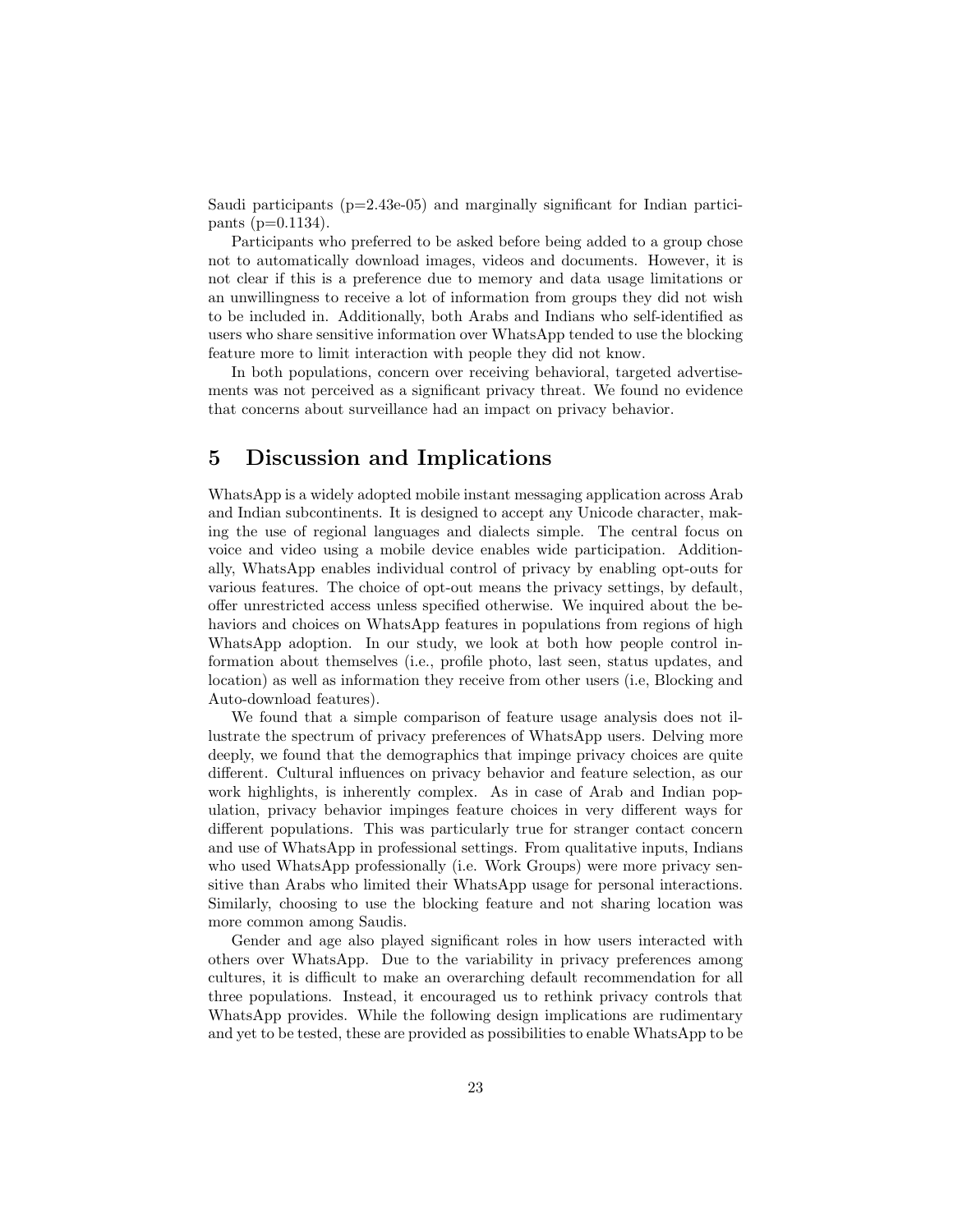more privacy-sensitive about its users, across different cultural backgrounds and to cater to complex privacy expectations. Our recommendations are actionable with privacy sensitive modifications and additions to the existing interface for better risk communication and improved trust.

### 5.0.1 Privacy by Default

Privacy concerns have always been generated negative experience and mistrust among social media users due to lack of data transparency [25, 26]. Thus, we recommend to produce more privacy-preserving interfaces that set higher barriers for information disclosure by opt-in sharing for the populations in consideration. For example, location sharing should be set as opt-in at the outset, instead of users going back and restricting their location settings on their phone for WhatsApp. WhatsApp has already implemented the feature of a two-way communication about 'Read Receipts' where a user can opt-out of the feature but cannot see that their message has been read if they opt out. Such privacy preserving options can be provided to the users by default.

### 5.0.2 Offer an Option for Permissions-Based Contact

Stranger contact can be a risky endeavor for any person and anyone can contact a person in WhatsApp. Participants across all populations for example, indicated that they did not want to be added to a group without their consent. Our research argues strongly for the option of permission-based contacts. This would mean that only those people who are in the person's contact list could connect with her. Alternatively, contact information could be masked so that users are only able to contact each other via WhatsApp (explained further in Section 5.0.3 below). This recommendation would be effective not only for the stranger-averse but also for individuals that are well-known, are being bullied, or other situations such as sudden Internet infamy.

### 5.0.3 Protect Contact Information

WhatsApp users have their contact information shared automatically in a group. This is made more problematic by the fact that anyone can be added to a group without their permission. Permissions-based contact (discussed above) and permissions to be added to a group (noted below) resolve some of these problems. However, the widespread adoption of WhatsApp not only in social situations but employment and educational settings means that people must join groups to perform the activities of daily life.

Contact information of users is easily accessible over WhatsApp to other users if they are in the same group, even if they do not know each other. It is not possible to block this sharing other than leaving the group. Sharing of phone numbers in this case can be perilous, because allows strangers to contact these users outside WhatsApp (over direct messaging or phone call). Strangers can also access an individual's WhatsApp information from different phone numbers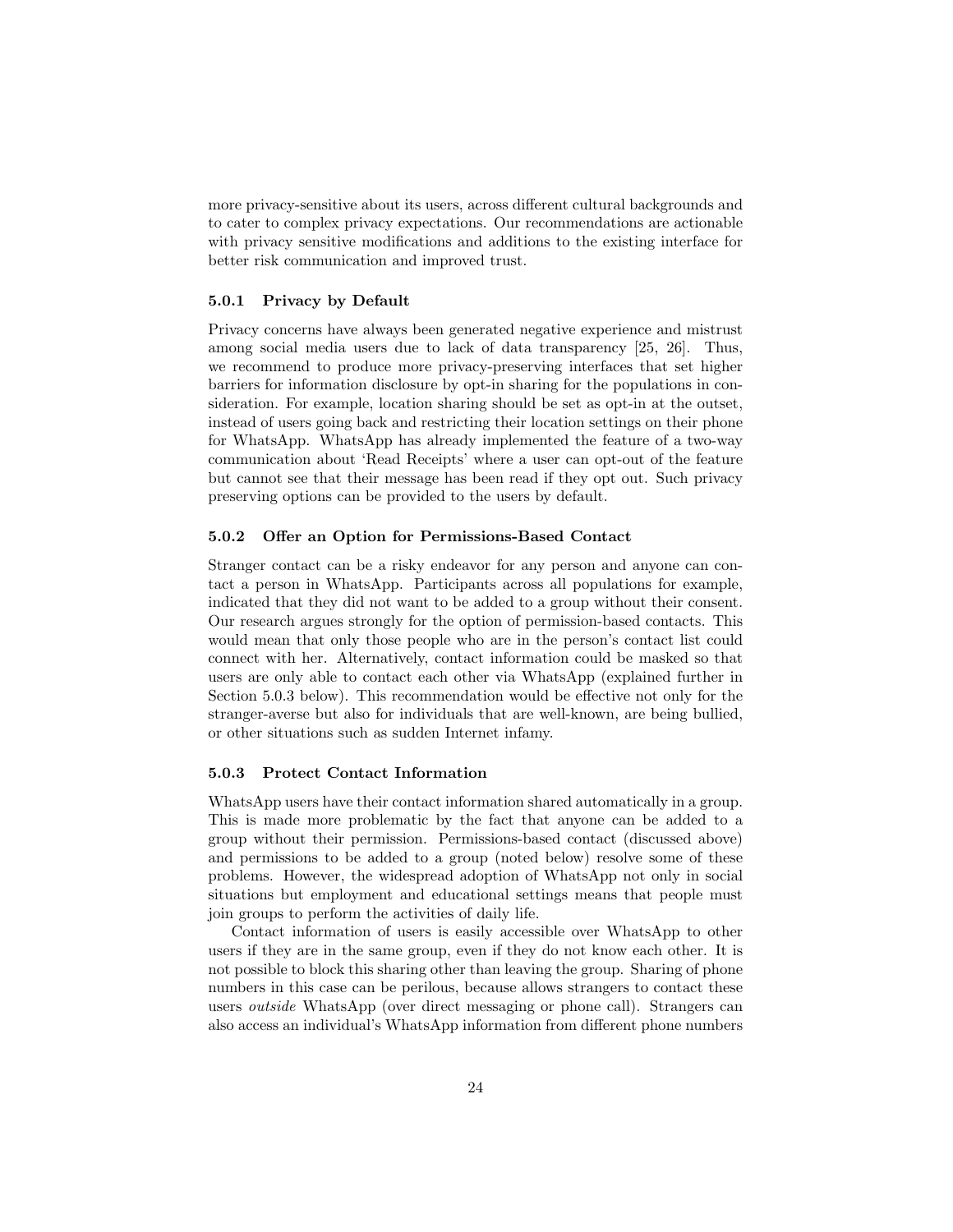even if they are blocked on one number. In comments on the survey, one of the participants mentioned that WhatsApp should allow "Adding people by some username instead of [a] phone number". Currently there is no setting that allows a person not to share phone numbers in a WhatsApp group, and this should change. Choosing to share a phone number in a group should an explicit choice per group, and is a core component of privacy by design in WhatsApp.

### 5.0.4 Choice and Consent in Joining Groups

As mentioned earlier, over 80% users across the three population groups wanted to be asked before being added to a group. Better group controls, especially being asked before being added to a group, is a widely desired function. Secondly, people would like to mute their departure from a group. For example, one of the participants said, "[WhatsApp should] [a]sk permission before adding to groups and [allow users to] leave groups silently without alerting everyone". While we suspect that this is a more social construct, such preferences should exist and our participants requested these. As mentioned earlier, WhatsApp is frequently used in India for contacting colleagues in workplaces and other professional contacts. In our study, this was found to effect the way Indians shared information about themselves or interacted with other WhatsApp users. Users who mentioned that communicate with professional contacts or co-workers over WhatsApp were found to use the blocked feature more, hide their last seen, profile photo, status, and limit location sharing. This was not a significant factor among Arabs.

Enabling easy segregation of users into high level groups such as work and family would make it simple to share more with family without exposing information to the workplace. At this writing status can be shared selectively by adding each contact separately, one by one. The ability to form large-scale groups could empower people where WhatsApp is part of the culture.

### 5.0.5 Reporting and Age Appropriateness

In case of Indian users, and Arab users to a lessor extent, age played an important role in how profile information was shared. Young people shared less information compared to older adults. In case of WhatsApp however, there is no method to assert your own age on the application; nor a way for guardian consent during enrollment. As long as the phone number is validated, anyone can communicate over WhatsApp. One way to address this is to have stronger defaults if a user asserts a young age, addressing in spirit the legislation implemented in law in the US with the Children's Online Privacy Protection Act (15 U.S.C. §§6501–6506). WhatsApp does have an age criteria in its policy, but enforcing that in the regions we considered is explicitly not a recommendation. Denying access to people under 18 is not a recommendation that we would consider ethical, as this could result in denying social, educational, and employment opportunities to young people. Conversely, young users may be particularly vulnerable to stranger contact. Further, in every culture there is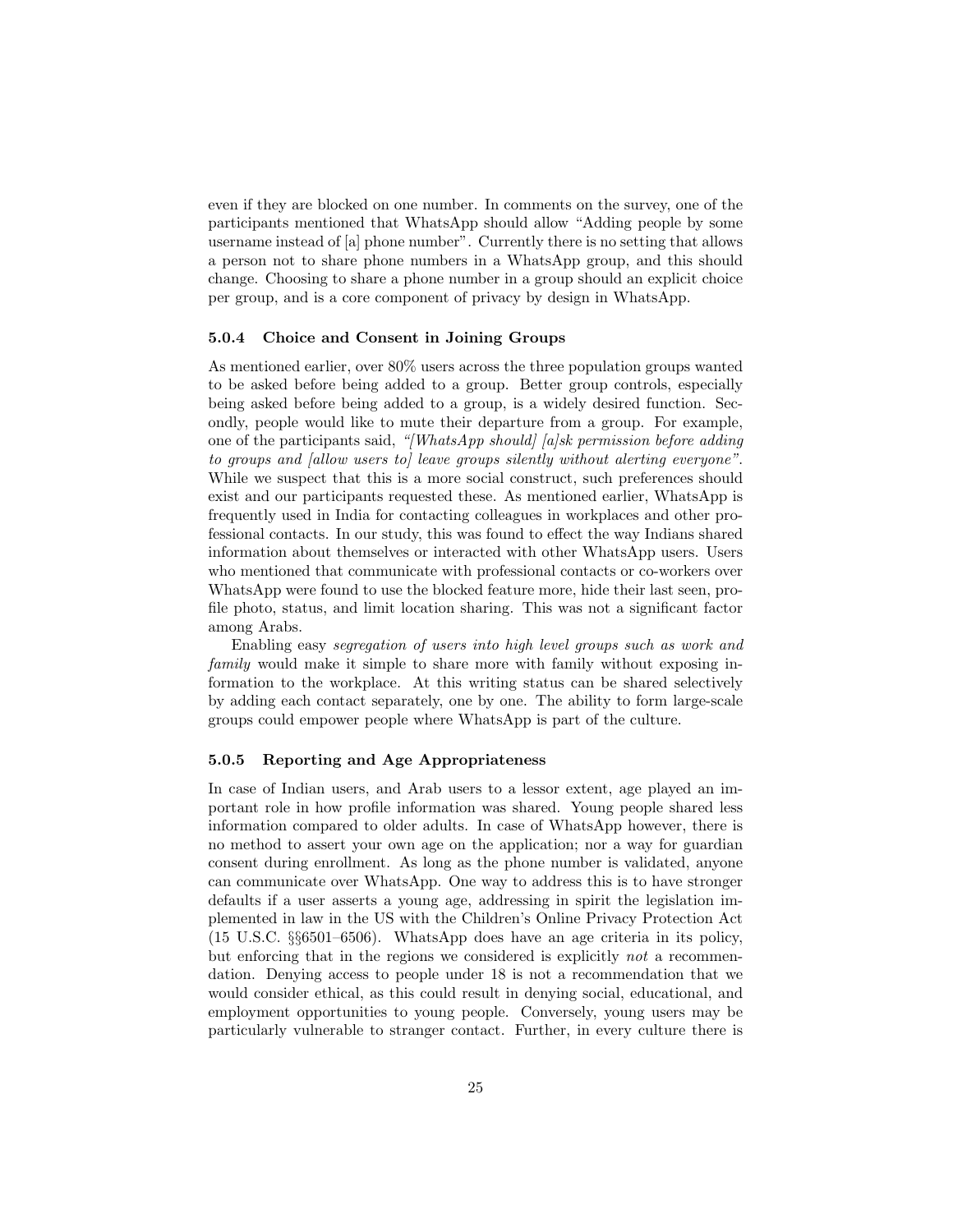information considered to be inappropriate content for children and younger adults. Thus, one of our core recommendations is querying new users about their age and increasing the stringency of defaults based on that response.

### 5.0.6 Allow cooperative blocking

Participants, especially from Saudi Arabia, have indicated being stalked ("I once had to delete my phone number because of a st $[a]$ ker who kept sending me messages from different phone number[s]. Blocking his number was not effective." outside WhatsApp. While it remains to be investigated if there have been repeated offenders, WhatsApp should have a way for users to report another user, to prevent such behavior. Due to the nature of WhatsApp as a messaging platform, there is not a centralized control where one user is able to report other users abuse of the platform. Blocking is limited to individuals. As a result when one person abuses the platform many people have to block that individual. When one group of people serially target people, as with GamerGate, 4chan, or other Internet mobs, collective blocking can reduce the effort on the target. Allowing communities to self-organize and block individuals collectively would enhance the usability of the platform and the autonomy of users, as has been done by Twitter which enables importing of block lists <sup>4</sup>. On WhatsApp the current implementation of group membership exacerbate these problems.

#### 5.0.7 Information pedigree indicators

Users in our population group have already demonstrated a lack of trust (receiving targeted advertisements because their WhatsApp messages can be read) and caution over received content (lack of use of auto-download). With the inability to distinguish between trustworthy and untrustworthy information, some people expressed a lack of trust in WhatApp as a whole. Indicators are needed to distinguish familiar from unfamiliar, as is being implemented in forwarding information. Specifically, WhatsApp recently introduced the a label for text messages indicating if they have been forwarded from other users or groups. This was done in response to various acts of violence, some deadly, that were driven by information disseminated on WhatsApp where recipients assumed the forwarding (trusted) parties were the initiating (unknown, untrusted) parties. While this is an admirable first step, it might not be enough to inform users. More information on why forwarding labels are used could help more people understand the implications of trusting messages, especially ones which are politically or financially situated. Warning were added without cross-cultural analysis, and we could find no documentation or report of user studies.

In warning science it is the case that the users with the lowest expertise are targeted by design, because aiming for average means missing half the users. This principle could be used in developing indicators for integration into WhatsApp, and could further be subject to research for efficacy in different cultural contexts.

<sup>4</sup>https://help.twitter.com/en/using-twitter/advanced-twitter-block-options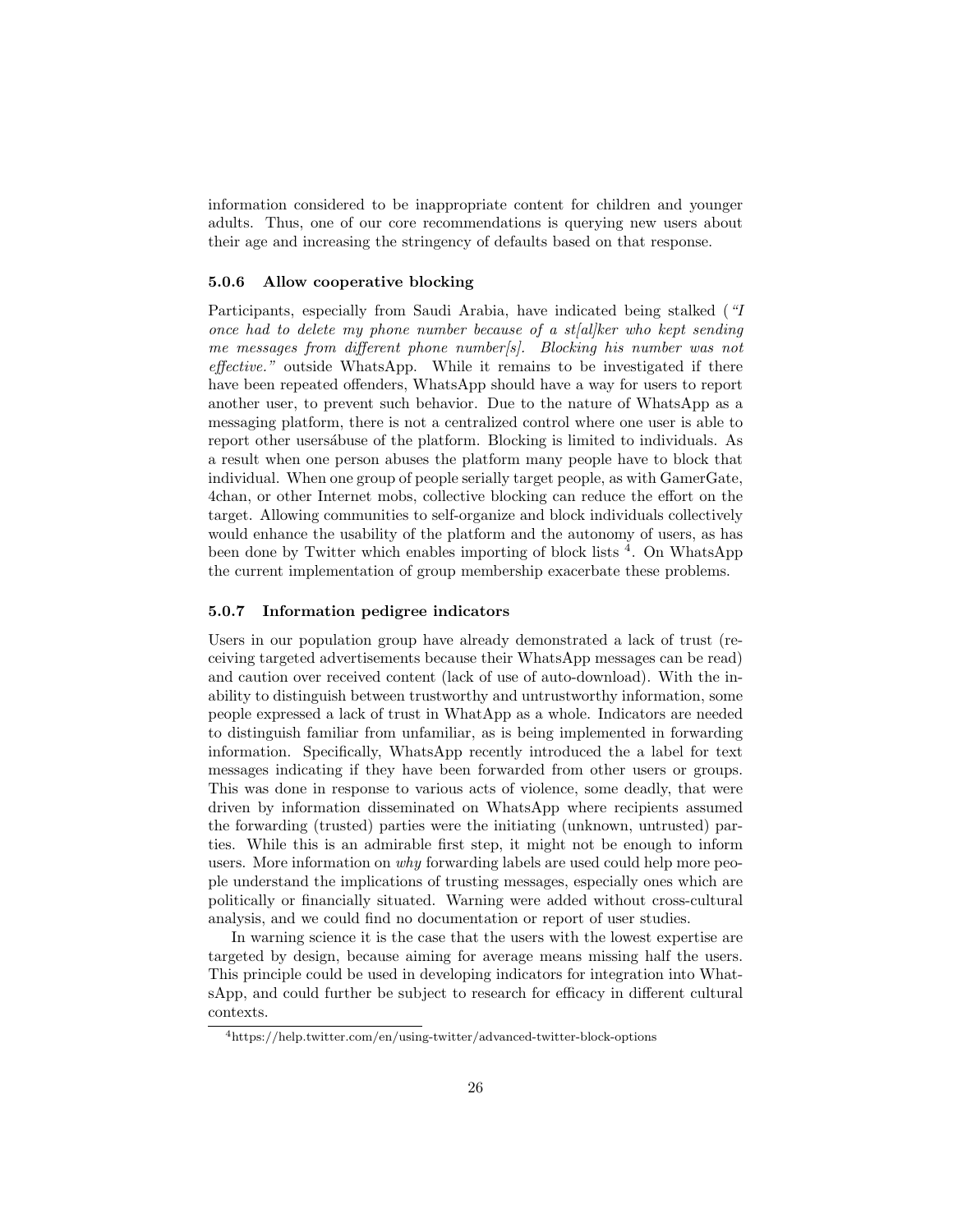### 5.0.8 Privacy feedback

In the same vein, and also potentially informed by warning science, privacy nudges could inform users of risk. Since more than half of the population in each group we surveyed said that they share sensitive information to some degree, reminders about sharing preferences before posting video content or joining groups could assist users.

#### 5.0.9 Enable settings for contact groups instead of individual lists

Participants in our study indicated significantly different usage behavior for different audience. For example, WhatsApp was more frequently used in personal settings (within family or friends) rather than to contact people they did not know very well. Furthermore, feature selection and profile information sharing as shown in Section 4.4.2 was strongly correlated with whether or not users communicated with their professional contacts over WhatsApp, especially for Indian users. This is possibly because users have different self-presentation for their personal and professional lives [28]. Thus, contact groups (friends, family, acquaintances or co-workers) is a suggested design modification that is also culturally situated. Currently, WhatsApp allows users to individually add black list or white list other users who receive the information that they share. However, audience boundary in the form of contact groups would ensure that shared information is contained within certain groups. For example, users might choose to share an image with their friends, but hide it from their co-workers.

### 5.0.10 More transparent policies

WhatsApp has a number of well-defined privacy policies [43] that are all merged together under Terms of Service, and not presented to the clearly to the user during account creation. It is well known that the cognitive cost of reading long terms of service and privacy policies is high [24, 39]. Furthermore, due to the differences in privacy perceptions across populations, these policies should also be situated in a local context similar as suggested by Bellman [3]. For example, Indian users might have distinct clauses that outline the use of WhatsApp in political context. A a quick highlight of important terms of service could be productive in making users more informed.

# 6 Limitations and Future Work

WhatsApp is widely adopted across Arab and Indian cultures. We were able to evaluate differences in the effect of privacy attitudes and behaviors, but the source of the privacy concerns were not always clear. For example, users who block someone may do so because they want to avoid a marginally known acquaintance, or based on a concern about a friend of a friend with excessive use of groups, or to avoid contact by strangers. The privacy behavior in all of these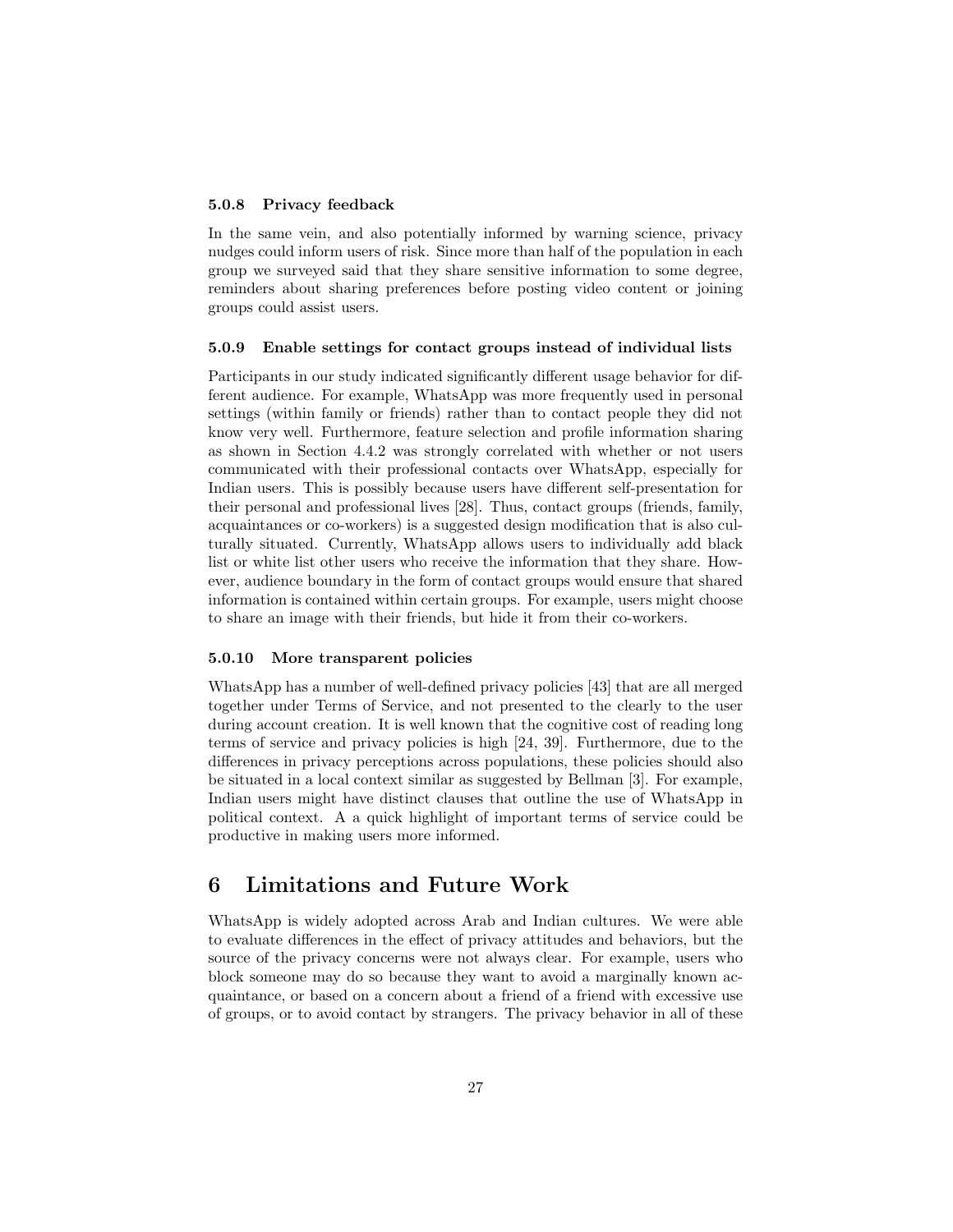cases was collectively assessed as users having concerns over being contacted by strangers.

Additionally, in order to reduce further variation between populations, we have not included technical expertise questions [29], or standard measures of general privacy sensitivity [22, 20]. We specifically choose not to include general privacy sensitivity questions because these instruments were developed with WEIRD populations. A better cross-cultural privacy instrument is a significant challenge, one that will hopefully be met in the future.

We recognize there might be a social desirability bias since we only had an 80-question long survey instrument, which could have been supplemented with additional interviews. Similarly, the survey is also slightly biased towards English-speaking Indians since we have used snowball sampling, and hence our results, even though balanced across the populations, are not necessarily representative. However, our findings and recommendations are meant to be an initial attempt at studying how these understudied populations compare with respect to their privacy behavior.

We considered our populations distinct from non-western countries not only because privacy is understudied among these populations, but also because of the fact that they have significant representation in WhatsApp usage. Not only do privacy preferences vary between WEIRD populations and other populations, privacy preferences vary within large cultural groups. The context and social expectation of use varies across groups and cultures. The concentration of technology design in small areas and the homogeneity of users can be addressed through testing with different populations to understand their privacy risks and concerns. While a diverse set of users would be ideal, there is a need for more immediate results. A comparative study across western and non-western populations could highlight the contrasts in privacy behavior and the underlying decisions. Furthermore, a study looking at educational and income demographics could reveal additional information about privacy practices.

# 7 Conclusions

Our findings indicate individual perceptions, region of origin, and demographics impinge feature usage to a high degree. We found that these were not independent predictors, but rather interacted differently with privacy behaviors on WhatsApp. In other words, privacy choices were dependent not only on cultural background, but were a result of complex, inter-related behavior situated in WhatsApp usage.

Particularly, in response to our first research question, RQ1, personal experiences like being contacted by strangers and perceived lack of trust were strongly correlated with the use or non-use of certain features. Note that privacy behavior was also socially and culturally situated, with Indian participants most likely to hide their profile information and location from professional contacts rather than friends or family. Most participants in both populations wanted to be able to control the content and recipient of their shared information.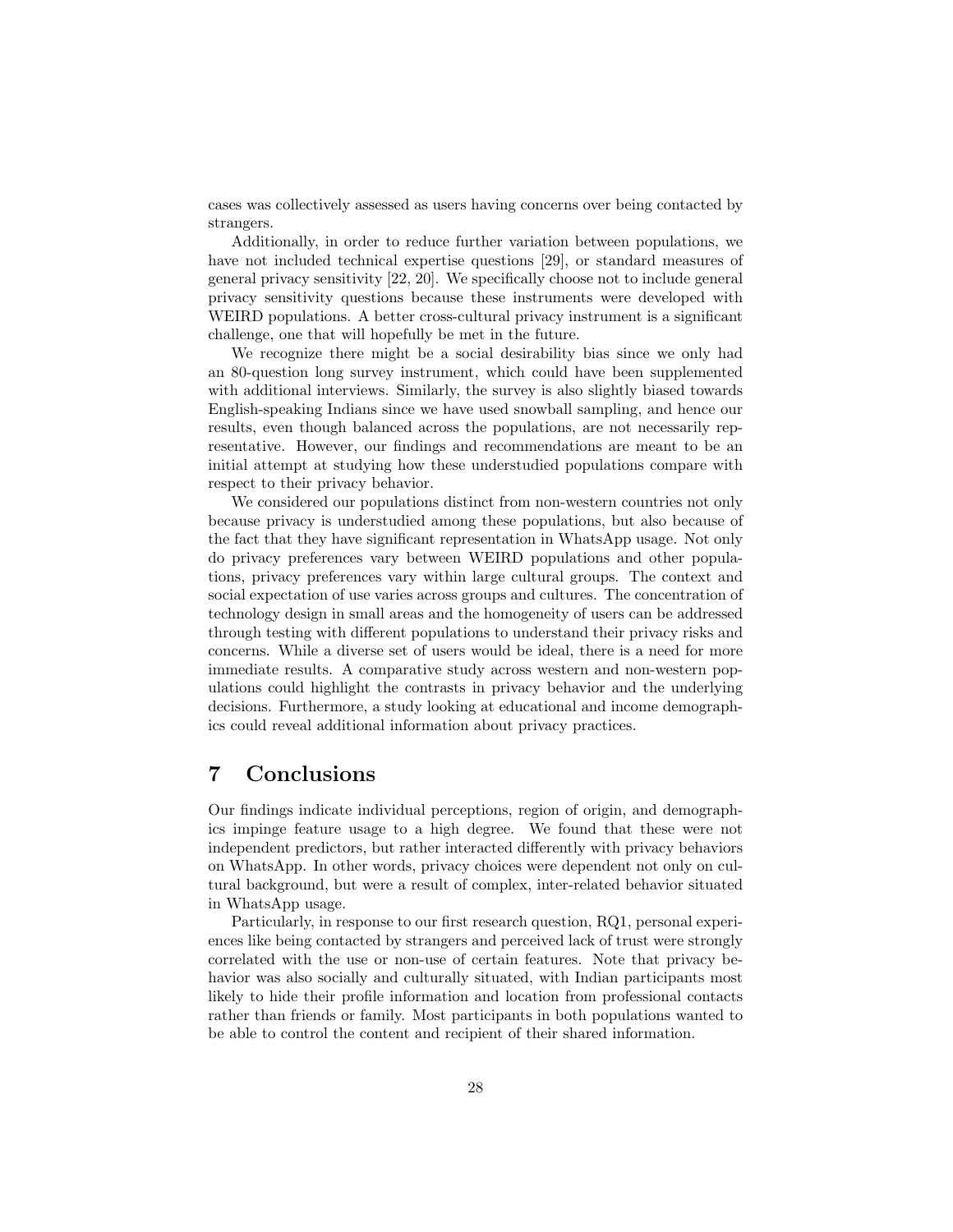As described in Section 4.2 feature choices were dependent on privacy behavior, which in turn was dependent on place of origin of participants. Feature choices for different populations were based on different privacy behaviors, some of which were common across the three groups, but most were very culturally situated. This responds to our second question, RQ2, of whether privacy behavior varies across the populations.

Gender and age influenced the use of features and sharing behavior, both within and across the three population groups. Gender played a key role in blocking and location sharing preferences across populations, and specifically influenced how users shared their profile information among Indian participants. Age was also a key factor for feature choices for Indian users. Demographics effected each population differently in response to RQ3, but it was common that they were an important factors in how users interacted with the application. We identified privacy concerns in all the groups of participants, albeit socially motivated.

A core observation, and one which calls for more research rather than conclusions, is that WhatsApp is experienced as a social network application not as a messaging app. The embedded use of groups, the multimedia interactions, and the intensity of use are very different in the high-adoption regions we examined than what we see described in the US. The difference in actual use (i.e., social network) from perception of use (i.e., encrypted SMS) could underlie the recommendations.

In any use case there is an argument for more nuanced reexamination of how privacy controls are implemented. Of course our results must be treated with the same caution as with other kinds of generalizations from limited groups of participants. If nothing else, the results serve to inform the importance of cultural inclusiveness on the design of privacy research, and design choices for privacy–impinging technologies that reach across the globe.

# 8 Acknowledgments

This research was supported by Cisco Research Award funding. This material is based upon work supported by the National Science Foundation under Grant CNS 1814518 and CNS 1565375. Any opinions, findings, and conclusions or recommendations expressed in this material are those of the author(s) and do not necessarily reflect the views of the NSF.

# References

[1] Alessandro Acquisti and Ralph Gross. "Imagined communities: Awareness, information sharing, and privacy on the Facebook". In: International workshop on privacy enhancing technologies. Springer. 2006, pp. 36–58.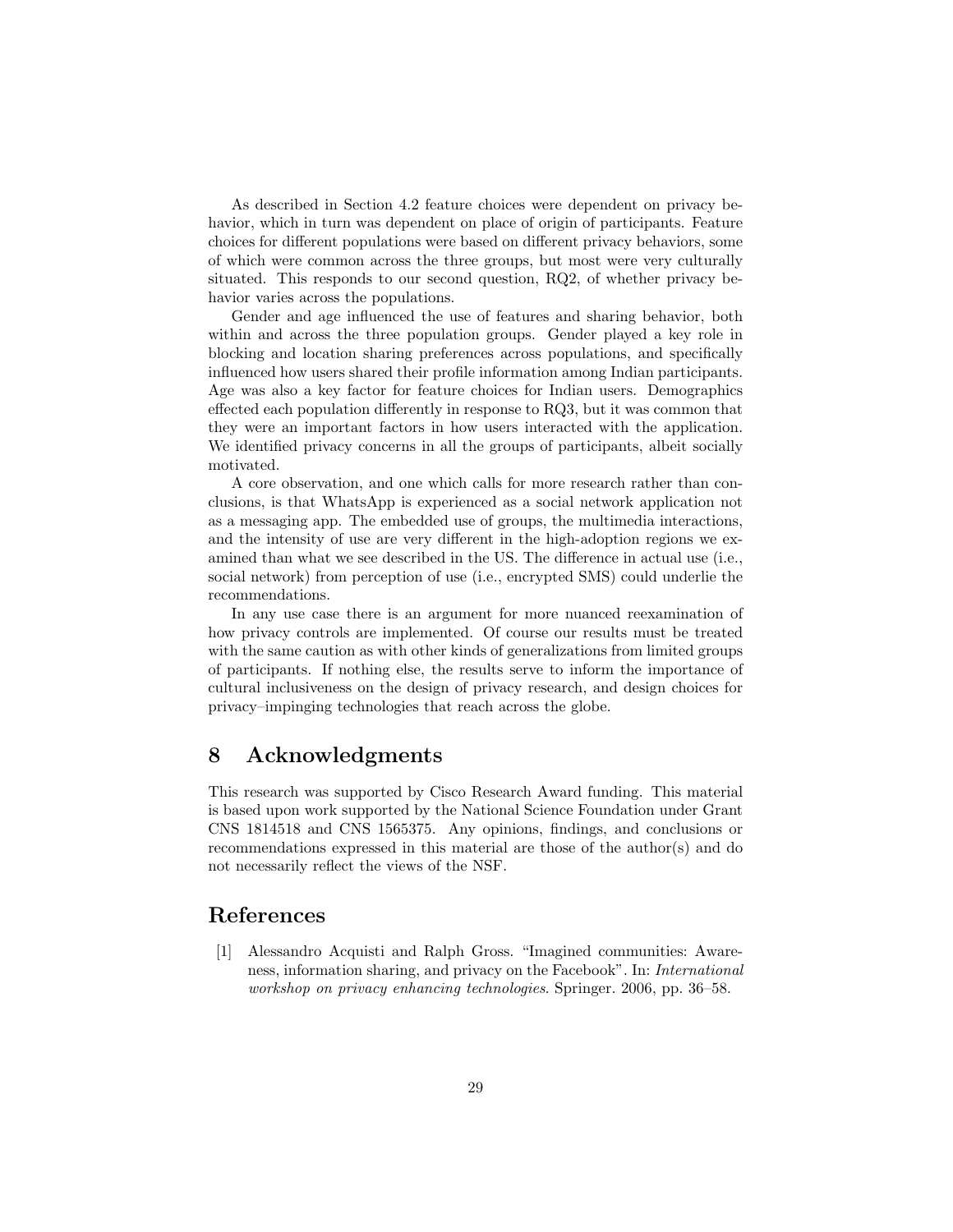- [2] Ulrich Beck and Cordula Kropp. "Environmental risks and public perceptions". In: Handbook on Environment and Society. Ed. by Jules Pretty and Julia S. Guivant. Sage, 2007. Chap. 41, pp. 1205–1216.
- [3] Steven Bellman et al. "International differences in information privacy concerns: A global survey of consumers". In: The Information Society 20.5 (2004), pp. 313–324.
- [4] Susan Bennett et al. "Gdpr: Change to European privacy laws and its impact on Australian businesses". In: Governance Directions 70.2 (2018), p. 85.
- [5] Soutik Biswas. On the frontline of India's WhatsApp fake news war. 2018. url: https://www.bbc.com/news/world-asia-india-45140158.
- [6] Karen Church and Rodrigo De Oliveira. "What's up with whatsapp?: comparing mobile instant messaging behaviors with traditional SMS". In: Proceedings of the 15th international conference on Human-computer interaction with mobile devices and services. ACM. 2013, pp. 352–361.
- [7] Sunny Consolvo et al. "Location disclosure to social relations: why, when, & what people want to share". In: Proceedings of the SIGCHI conference on Human factors in computing systems. ACM. 2005, pp. 81–90.
- [8] Marc Cornock. General Data Protection Regulation (GDPR) and implications for research. 2018.
- [9] Dan Cvrcek et al. "A study on the value of location privacy". In: Proceedings of the 5th ACM Workshop on Privacy in Electronic Society. ACM. 2006, pp. 109–118.
- [10] Sanchari Das, Javon Goard, and Dakota Murray. "How Celebrities Feed Tweeples with Personal and Promotional Tweets: Celebrity Twitter Use and Audience Engagement". In: Proceedings of the 8th International Conference on Social Media & Society. ACM. 2017, p. 30.
- [11] Jayati Dev, Sanchari Das, and L Jean Camp. "Privacy Practices, Preferences, and Compunctions: WhatsApp Users in India". In: Proceedings of the Twelfth International Symposium on Human Aspects of Information Security & Assurance (HAISA 2018). Lulu. com, p. 135.
- [12] Jayati Dev, Sanchari Das, and L Jean Camp. "Understanding privacy concerns of whatsapp users in India: poster". In: Proceedings of the 5th Annual Symposium and Bootcamp on Hot Topics in the Science of Security. ACM. 2018, p. 28.
- [13] Catherine Dwyer, Starr Hiltz, and Katia Passerini. "Trust and privacy concern within social networking sites: A comparison of Facebook and MySpace". In: AMCIS 2007 proceedings (2007), p. 339.
- [14] Vaibhav Garg and L Camp. "Ex ante vs. ex post: Economically efficient sanctioning regimes for online risks". In: (2013).
- [15] Joseph Henrich, Steven J Heine, and Ara Norenzayan. "Most people are not WEIRD". In: Nature 466.7302 (2010), p. 29.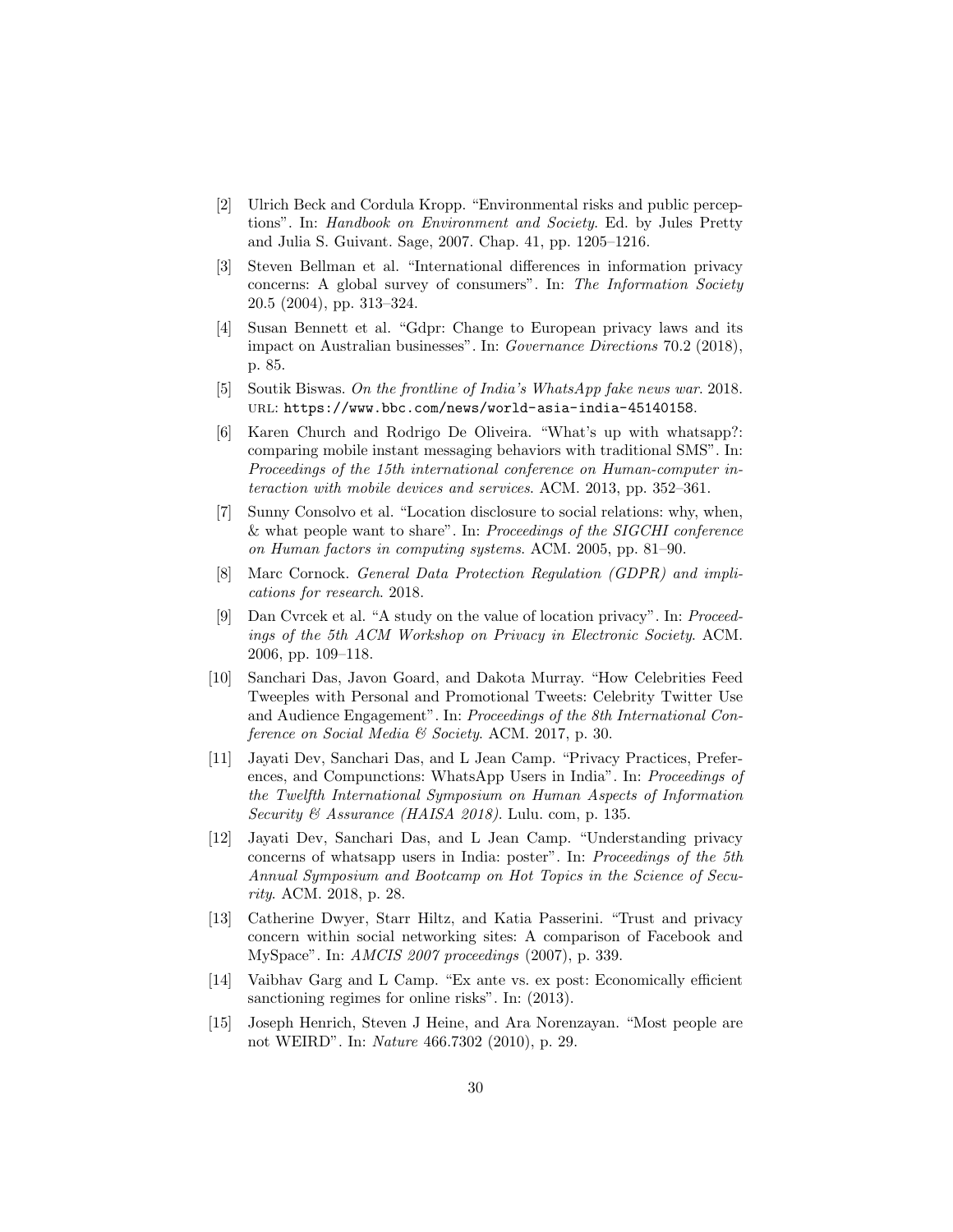- [16] How WhatsApp helped turn an Indian village into a lynch mob BBC News. https://www.bbc.com/news/world-asia-india-44856910. (Accessed on 02/15/2019).
- [17] Indian political parties abuse WhatsApp service ahead of election: Reuters. https://www.reuters.com/article/us- india- whatsapp/indianpolitical-parties-abuse-whatsapp-service-ahead-of-electionexecutive-idUSKCN1PV1E3. (Accessed on 02/15/2019).
- [18] Jennifer King, Airi Lampinen, and Alex Smolen. "Privacy: Is there an app for that?" In: Proceedings of the Seventh Symposium on Usable Privacy and Security. ACM. 2011, p. 12.
- [19] Alfred Kobsa, Sameer Patil, and Bertolt Meyer. "Privacy in instant messaging: An impression management model". In: Behaviour  $\mathcal C$  Information Technology 31.4 (2012), pp. 355–370.
- [20] Ponnurangam Kumaraguru and Lorrie Faith Cranor. "Privacy indexes: a survey of Westin's studies". In: (2005).
- [21] Kevin Lewis, Jason Kaufman, and Nicholas Christakis. "The taste for privacy: An analysis of college student privacy settings in an online social network". In: Journal of Computer-Mediated Communication 14.1 (2008), pp. 79–100.
- [22] Naresh K Malhotra, Sung S Kim, and James Agarwal. "Internet users' information privacy concerns (IUIPC): The construct, the scale, and a causal model". In: Information systems research 15.4 (2004), pp. 336– 355.
- [23] Sara Malm. Saudi Arabian man gets 40 lashes for insulting ex-wife on WhatsApp. 2018. URL: https://www.dailymail.co.uk/news/article-6388353/Saudi-Arabian-man-gets-40-lashes-insulting-ex-wife-WhatsApp.html.
- [24] Aleecia M McDonald and Lorrie Faith Cranor. "The cost of reading privacy policies". In: ISJLP 4 (2008), p. 543.
- [25] Abu Saleh Md Noman, Sanchari Das, and Sameer Patil. "Techies Against Facebook: Understanding Negative Sentiment Toward Facebook via User Generated Content". In: Proceedings of the 2019 CHI Conference on Human Factors in Computing Systems. ACM. 2019.
- [26] Greg Norcie, and L Jean Camp. "The Price Of Privacy: An Examination of the Economic Costs of Abstention from Social Networks". In: APC 2015: Amsterdam Privacy Conference. Oct. 2015.
- [27] Sameer Patil and Alfred Kobsa. "Instant messaging and privacy". In: Proceedings of HCI. Vol. 4. 2004, pp. 85–88.
- [28] Sameer Patil et al. "Comparing privacy attitudes of knowledge workers in the US and India". In: Proceedings of the 3rd international conference on Intercultural collaboration. ACM. 2010, pp. 141–150.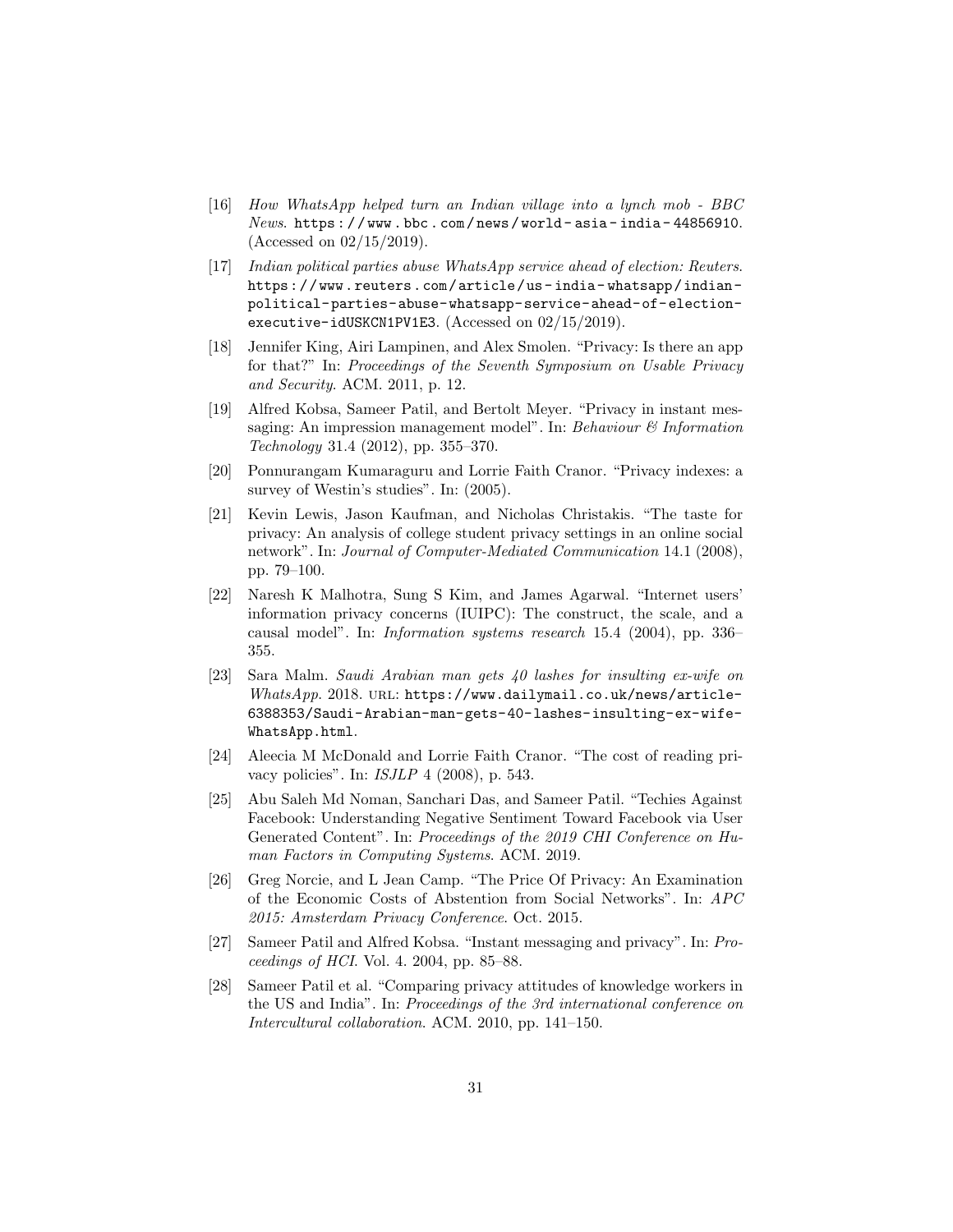- [29] Prashanth Rajivan et al. "Factors in an end user security expertise instrument". In: Information & Computer Security 25.2 (2017), pp. 190– 205.
- [30] Yasmeen Rashidi, Kami Vaniea, and L Jean Camp. "Understanding Saudis' privacy concerns when using WhatsApp". In: Proceedings of the Workshop on Usable Security (USEC'16). 2016.
- [31] Reuters. Saudi is lifting Skype, WhatsApp ban, but will censor calls. 2017. URL: https : //in.reuters.com/article/saudi-telecoms-ban/ saudi-is-lifting-skype-whatsapp-ban-but-will-censor-callsidINL5N1M214R.
- [32] Family Educational Rights. Privacy Act of 1974, Pub. 1974.
- [33] Towards Perceived Risk. "Cross-cultural differences in risk perception". In: Management Science 44.9 (1998), p. 1205.
- [34] Nithya Sambasivan et al. "" Privacy is not for me, it's for those rich women": Performative Privacy Practices on Mobile Phones by Women in South Asia". In: Fourteenth Symposium on Usable Privacy and Security ({SOUPS} 2018). 2018, pp. 127–142.
- [35] Saudi Arabia Social Media Statistics 2018 Official GMI Blog. https: //www.globalmediainsight.com/blog/saudi-arabia-social-mediastatistics/. (Accessed on  $02/15/2019$ ).
- [36] Paul van Schaik et al. "Security and privacy in online social networking: Risk perceptions and precautionary behaviour". In: Computers in Human Behavior 78 (2018), pp. 283–297.
- [37] Manish Singh. WhatsApp hits 200 million active users in India. 2017. URL: http://mashable.com/2017/02/24/whatsapp- india- 200- millionactive-users/#Dka5Ao6c5sqW.
- [38] Statistica. Share of population in selected countries who are active WhatsApp users as of 3rd quarter 2017. 2018. URL: https://www.statista. com/statistics/291540/mobile- internet- user- whatsapp/ (visited on  $04/15/2018$ .
- [39] Tony Vila, Rachel Greenstadt, and David Molnar. "Why we can't be bothered to read privacy policies models of privacy economics as a lemons market". In: Proceedings of the 5th international conference on Electronic commerce. ACM. 2003, pp. 403–407.
- [40] Yang Wang, Gregory Norice, and Lorrie Faith Cranor. "Who is concerned about what? A study of American, Chinese and Indian users' privacy concerns on social network sites". In: International Conference on Trust and Trustworthy Computing. Springer. 2011, pp. 146–153.
- [41] WhatsApp FAQ End-to-end encryption. https://faq.whatsapp.com/ en/android/28030015/. (Accessed on 02/15/2019).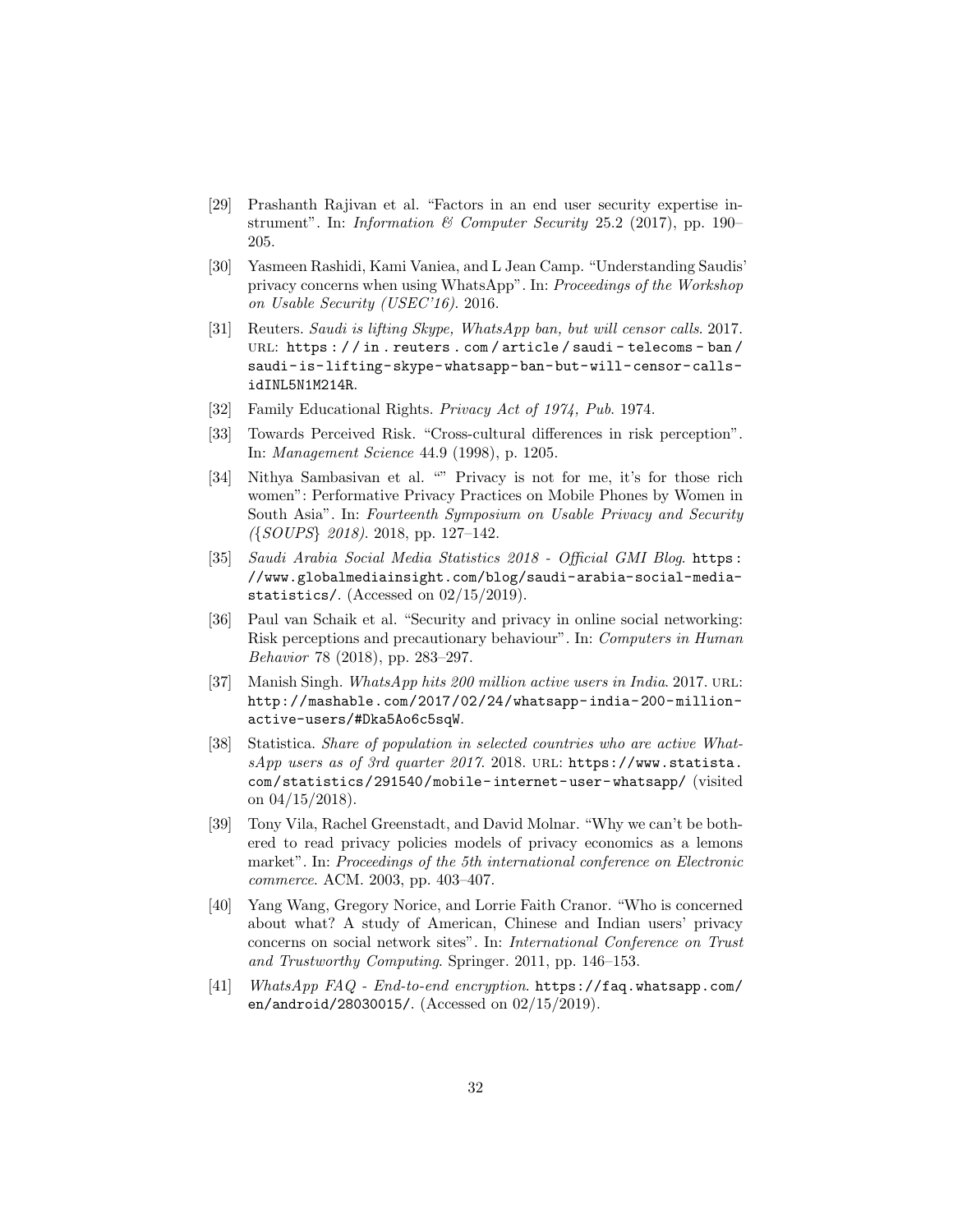- [42] WhatsApp India: Five lynched after online child kidnap rumors CNN. https://www.cnn.com/2018/07/02/asia/india-lynching-whatsappintl/index.html. (Accessed on  $02/15/2019$ ).
- [43] WhatsApp Legal Info. https://www.whatsapp.com/legal/#terms-ofservice. (Accessed on  $02/14/2019$ ).
- [44] WhatsApp to cap message forwarding to 5 chats globally Times of India. https://timesofindia.indiatimes.com/business/india-business/ whatsapp - to - cap - message - forwarding - to - 5 - chats - globally / articleshow / 67623233 . cms ? utm \_ source = contentofinterest & utm \_ medium=text&utm\_campaign=cppst. (Accessed on 01/25/2019).
- [45] WhatsApp Tries To Curb Misinformation, And Annoying Aunts And Un $cles: NPR.$ https://www.npr.org/2019/01/22/687439015/whatsapptries-to-curb-spread-of-misinformation-by-limiting-messageforwarding. (Accessed on  $02/15/2019$ ).

# A Appendix: Variable Description in Dataset

### A.1 Demographic Variables

1. Origin - Classifies participants into Arab (non-Saudi), Arab (Saudi) and Indian users

2. Gender - Gender (Male, Female). Additional 'Do not wish to specify option' for 2017-18 study

3. Age - All participants were required to be above 18 years, so the age categories were 18-24, 25-30, 31-40, 41-50 and above 50

4. Education - Educational qualification of participants

### A.2 Usage Variables

1. Platform - Mobile operating system used (Android/ iOS / Other)

2. Length - Amount of time (in years) of WhatsApp usage

3. Updated - Whether user uses the current and updated version of WhatsApp

4. Frequency - How frequently users use WhatsApp in their life

5. Speak. Friends, Speak. Family, Speak. FarAway, Speak. CoWorkers, Speak. NotWellKnown - Frequency of contacting specific user groups

6. Use. SendText, Use. Image, Use. Video, Use. Location, Use. Contact, Use. NJL - The different use cases for WhatsApp - sending texts, images, videos, sharing location, contact information and content (news, jokes, links)

# A.3 Feature Setting Variables

Features available on WhatsApp (Chat Backup, Auto Download media content, Block users, setup Notifications, share Location), including,

- 1. Chat Backup (backup)
- 2. Auto-Download (ad)